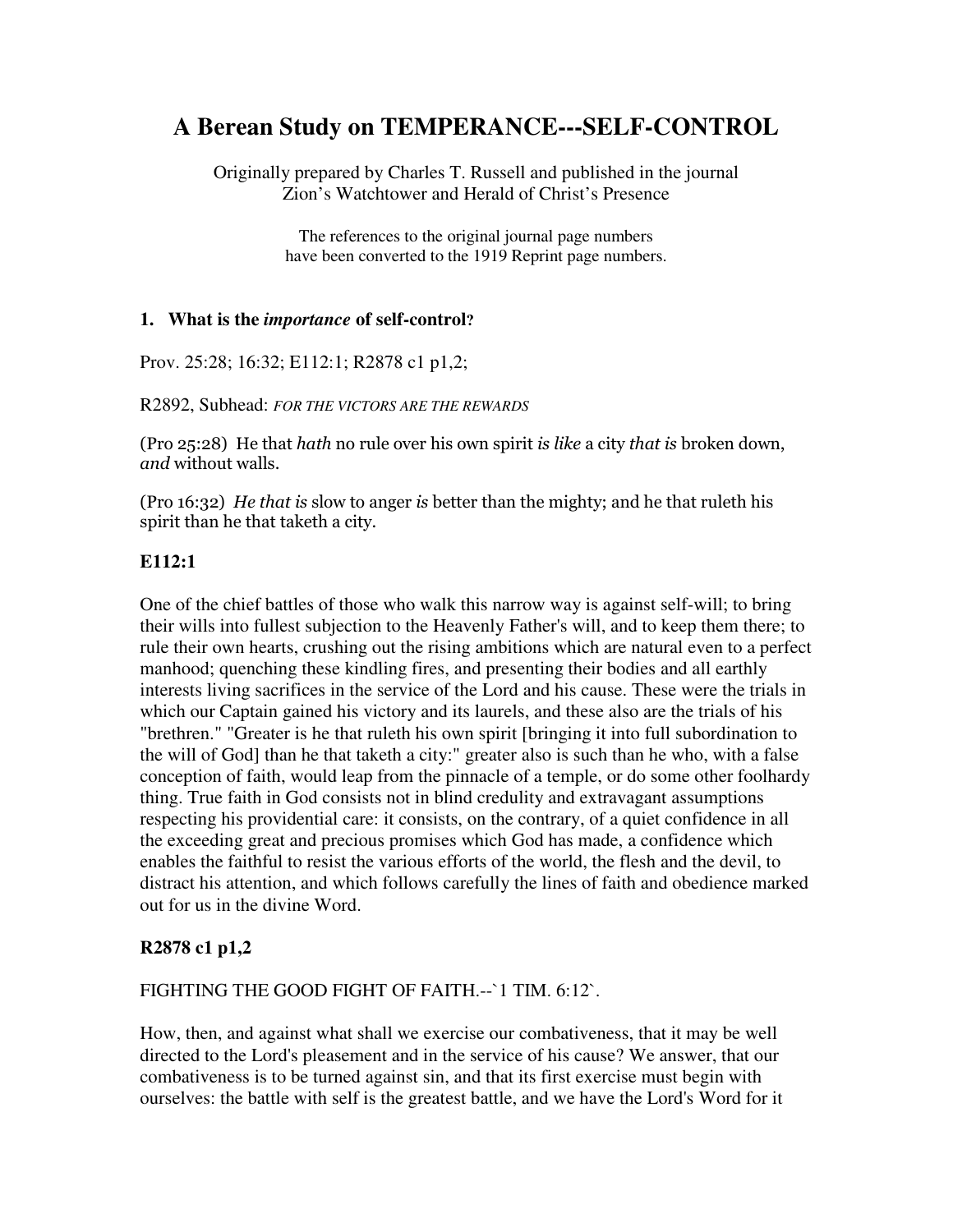that he that "ruleth his spirit (his own mind, will) is better than he that taketh a city," because he has to that extent learned to exercise the combativeness of a true character in the right direction, in self-control. It is after we have had considerable experience in battling with sin and selfishness in ourselves, in casting the beam out of our own eyes, in subduing anger, malice, hatred and strife in our own hearts and flesh--it is then, and by means of this severe battle and experience, that we will be prepared to assist the brethren, and to assist our neighbors in their difficulties--to help them to overcome their besetments and weaknesses.

Whoever starts out by fighting even the sins of others before he has made a vigorous campaign against his own weaknesses and errors, is making a mistake. He needs humility and sympathy to assist the others to fight their battles, and this he cannot gain without first battling with himself and learning to appreciate how strong is the foe to be contended with, and how thoroughly entrenched is sin and selfishness in all the avenues of the flesh. He even needs to be worsted in some of his battles with self in order to have a clear appreciation of his own inability to overcome and to force him to go to the throne of the heavenly grace to obtain mercy and find grace to help. He needs this because, as the Apostle says, it is when we are weak that we are strong; and when we are strong in our self-confidence, and therefore neglect to go to the Lord, then we are weak and liable to make failure in the battle, and to be overcome by the enemy--Sin.--`Heb. 4:16`; `2 Cor.  $12:10$ `.

#### **R2892, Subhead:** *FOR THE VICTORS ARE THE REWARDS*

Some may feel that if they thus sifted and tested and rejected all the untrue, the unworthy, the unjust, the impure and the unamiable thoughts presenting themselves, that they would have no topic left whereon to engage their minds, and this we believe would be true with a great many--their minds for a time would be quite vacant of thoughts, if all the evil and improper ones were rejected, banished; but by the time they would be in this attitude they would have such a "hunger and thirst after righteousness," truth, things lovely, things pure, things noble, that they would be in the right condition to receive the very spiritual food which the Lord has provided for them. There is one thing, and one thing only, which fully combines all of the above propositions, and demonstrates itself to be the one thing true, honorable, just, pure, lovely,--and that is, the divine character and plan. Let us think upon its various features. Let us study the divine Word and behold through it, as a telescope, the beauty of the divine character, the splendor of the divine plan, as revealed in God's Word and plan...whose length and breadth and height and depth no man can measure, and only the saints can comprehend by the holy spirit, and that in proportion as they receive of the holy spirit, the holy mind, the holy thoughts, replacing and displacing the unholy thoughts and sentiments of the natural man. (`Eph. 3:18`.) What a splendid premium the Lord thus places upon the study of his Word in the esteem of all who are of the class addressed by the Apostle in our text!

Such a ruling of the mind is a conquest; such a self-mastery is a victory; the greatest victory that can be gained. As the Scriptures declare, "He that ruleth his spirit [mind] is better than he that taketh a city." (`Prov. 16:32`.) And the prescription given by the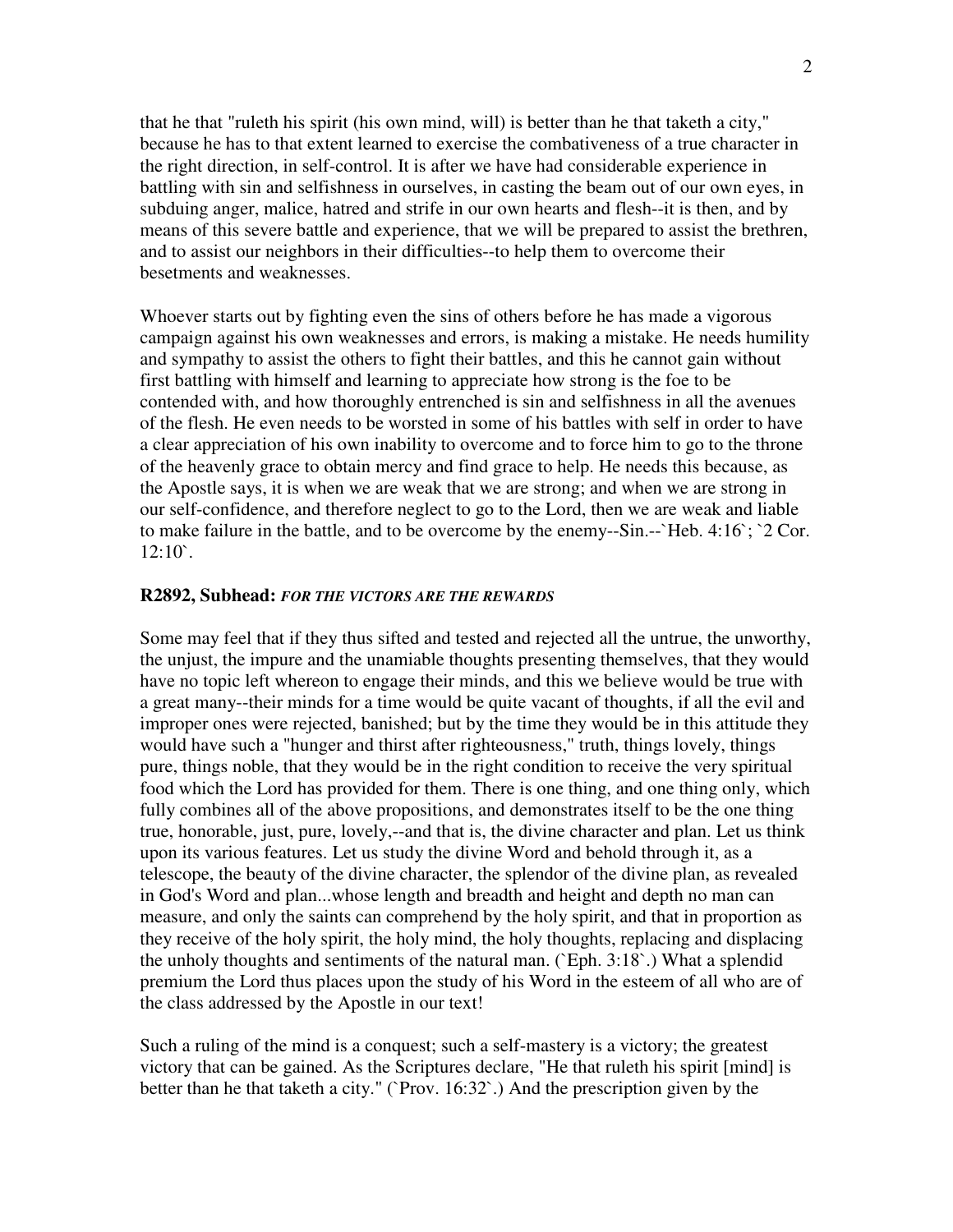Apostle in our text, for the mental health of the saints, is the very soul-discipline necessary to our development in character, to the degree pleasing to God and acceptable, through Christ Jesus our Lord. These are the victors to whom will be granted a share in the Kingdom. Ah, then, as the Apostle exhorts, "Let us lay aside every weight, and the sin that doth so easily beset us, and let us run with patience the race set before us, looking unto Jesus, the author of our faith" until he shall have become the finisher of it (`Heb.  $12:1,2$ <sup>o</sup>; remembering that he who is on our part, and who has engaged to help us and to carry us through every difficulty, and to fully instruct us if we submit ourselves to him, and thus to "make us meet for the inheritance of the saints in light," is Jesus, --who loved us and bought us with his own precious blood.

Well do the Scriptures generally enforce the importance of guarding the mind, the will, the heart, saying, "Keep thy heart with all diligence, for out of it are the issues of life." Keeping it, to the saints now called and in the race, means life more abundant, with glory, honor and immortality. Neglecting it, refusing to exercise self-control, means the permission of selfish desires to be conceived in our brains, and to lead away from the Lord and his "narrow way" on toward sin, on toward the wages of sin-- death--Second Death.

#### **2. Is self-control necessary in the interest of others?**

1 Cor. 8:13; R3145 c1 p2 to end of article; R2199 c1 p1

 $(1Co 8:13)$  Wherefore, if meat make my brother to offend, I will eat no flesh while the world standeth, lest I make my brother to offend.

#### **R3145 c1 p2 to end of article**

The Apostle intimates that the majority of the Church had such knowledge as enabled them to discern that an image of wood or stone, being no god, could neither improve nor injure the food in any sense or degree; but that this knowledge did not necessarily mean a great growth in spirituality. A very small mite of soap will make a large air bubble; and so, a comparatively little knowledge might puff one up greatly, without any solidity of character. He points out the advantage, therefore, of measuring oneself by growth in love, rather than by growth merely in knowledge--though, of course, to be great in both knowledge and love would be the ideal condition. The same lesson the Apostle inculcates further on  $(1$  Cor. 13:2) asserting "though I have all knowledge and have not love I am nothing." Knowledge without love would be an injury, and to consider it otherwise would imply that real knowledge has not yet been secured; but, says the Apostle, to the contrary of this, "If any man love God, the same is known to him,"--acquainted with him. We might have a great deal of knowledge, and yet not know God, and not be known or recognized by him; but no man can have a large development of true love in his character without personally knowing the Lord and obtaining the spirit of love through fellowship with him. Hence, the getting of love is sure to build us up substantially (avoiding the inflation of pride) in all the various graces of the spirit, including meekness, gentleness, patience, long-suffering, brotherly kindness, knowledge, wisdom from above and the spirit of a sound mind.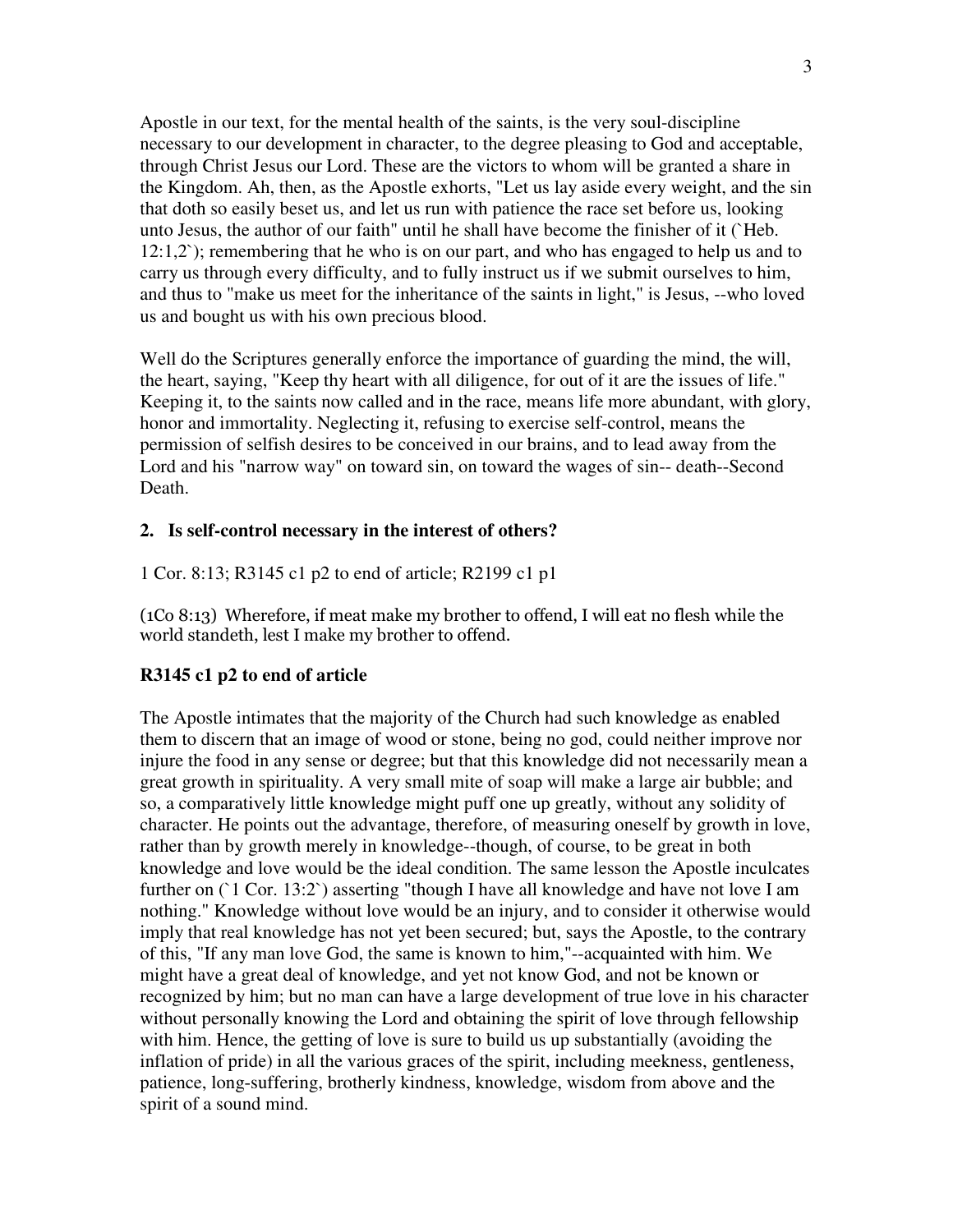Having laid down this premise, the Apostle proceeds to build his argument thereon, and to show that although it is true, as claimed, that the idol could do no injury to the food, nevertheless with Christians love must have the last word on the matter. Love, after securing knowledge and liberty, will look about to see what effect the use of liberty might have upon others; and would perceive that by reason of differing conditions of mental strength, perception, reasoning faculties, etc., all could not have exactly the same standpoint of knowledge and appreciation of principles. Love, therefore, would forbid the use of knowledge and liberty if it perceived that their exercise might work injury to another.

True, there is only one God, and idols, therefore, are nothing as gods; nevertheless, the appreciation of idols as gods had become so ingrained in the thought of many that it would be impossible for them fully to divest themselves of some respect for the idols- impossible for them to eat meat that had been offered to idols without the feeling that in some sense of the word they had done wrong--had been contaminated or injured by the unholy associations. This would be true also of food offered to the heavenly bodies worshiped as gods--the sun, moon and stars.

Knowledge is beneficial;--"To us there is but one God, the Father;" of, or from whom, as the first cause or Creator, all things came, including ourselves; and there is one Lord, Jesus Christ, by, or through whom all things, including ourselves, have been brought into existence. The knowledge which would enable us to discern this matter clearly would assuredly be of advantage. But some dear brethren did not possess ability to reason clearly from this premise, and they had a claim upon their stronger brethren under the Law of Love.

We must pause a moment in our consideration of `vs. 6`, not because the Apostle's language is in any measure obscure; but because the Adversary seeks continually to wrest the Scriptures, and to misrepresent their plain teachings, and thus to mislead the Lord's flock. We refer to the false teaching abroad today, that this statement, "Of whom are all things," signifies that all the sin, all the wickedness, etc., of the world are from God; are his direct work, traceable to him as their author or fountain. Surely it is nothing short of blasphemy for anyone who has first tasted of the good Word of God, and been made a partaker of the holy spirit, thus to attribute to God the various evils which, throughout the Scriptures are uniformly condemned, and which God declares he will ultimately--"in due time"--destroy! The Scriptures are clear in their statement that "all his work is perfect;" that "God is not the author of confusion;" that "God tempteth no man," and is not in accord with any suggestion to the effect that evil may be done so that good results may follow. (`Deut. 32:4`; `Rom. 3:8`; `1 Cor. 14:33`; `Jas. 1:13`; `1 Pet. 3:11`.) It is in full agreement with the declaration that "all his work is perfect," that having made Satan a perfect being, as also he made our race perfect, representatively in Adam, God has not hindered his free moral agents from taking a course of sin in violation of his commands. His wisdom and power are such that he will eventually bring a blessing out of these evils to those who are not in sympathy with them, but the evils themselves, yea, and "all the wicked, will he destroy."--`Psa. 145:20`.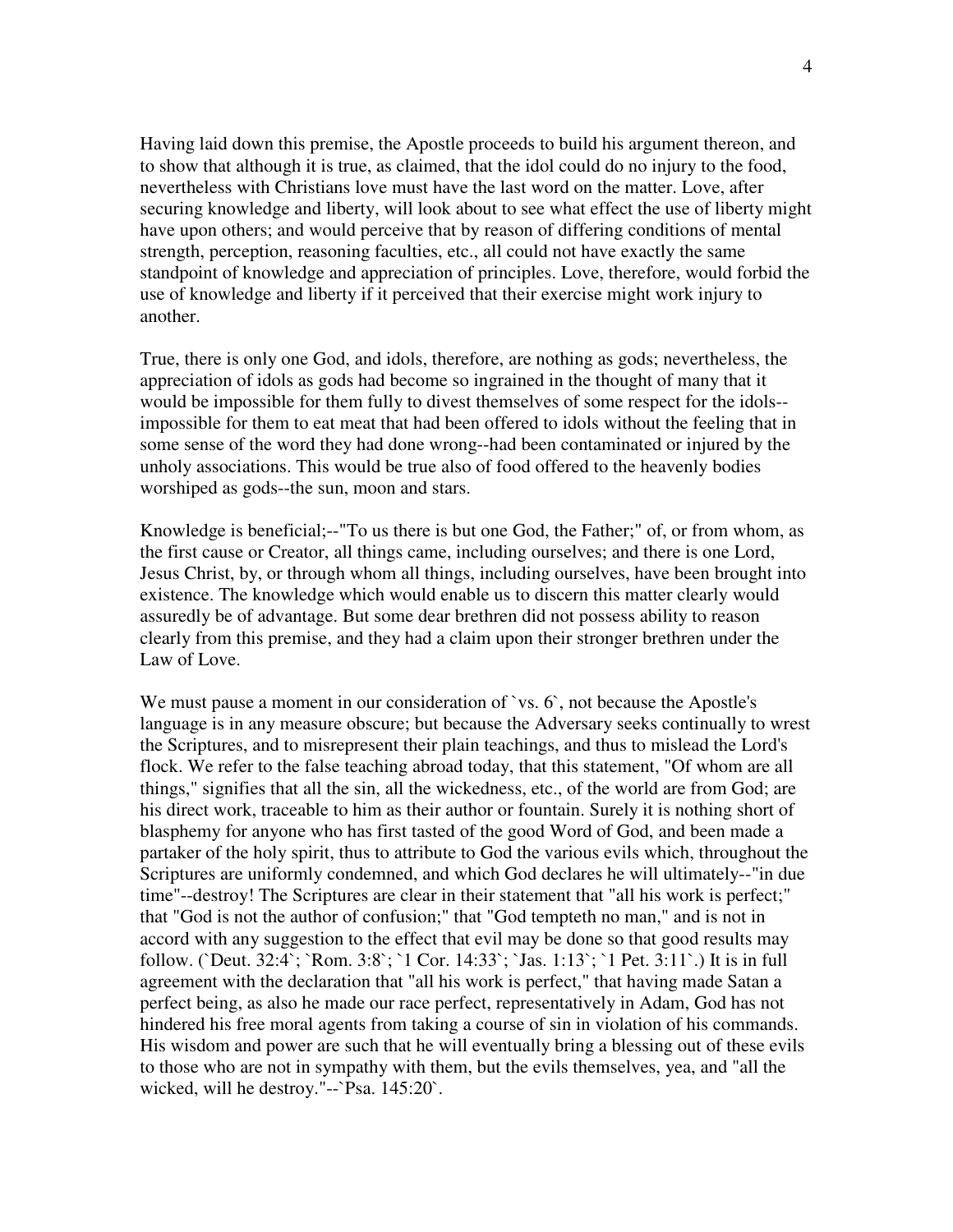The Apostle proceeds in his argument to show that it is not the food that we eat that makes us acceptable to God, neither our abstaining from any particular food. Our relationship to God is that of the New Creation, a heart relationship; and the blessing which the Lord gives us is as newly begotten children,--not along the lines of the flesh, but along the lines of the spiritual and heart development, which shall ultimately be perfected in the resurrection.

True, "whom the Son makes free is free indeed," and we all should "seek to stand fast in the liberty wherewith Christ makes free;" but it is also true that we need to be on guard lest we use our liberty in such a manner as would stumble others more weak than ourselves, --not so able to use the liberty of Christ discriminatingly. The liberty wherewith Christ makes free may be viewed from two standpoints: if it gives us liberty to eat without restraint, in a manner that the Jews were not at liberty to eat, it gives us liberty also to abstain;--and whoever has the spirit of Christ and is seeking to follow in his steps has already covenanted to the Lord to use his liberty, not in the promotion of his fleshly desires, ambitions and appetites; but in self-sacrifice, following in the footsteps of the Master, seeking to lay down his life, even, on behalf of the brethren --for their assistance. How different are these two uses of liberty! Its selfish use would mean selfgratification, regardless of the interests of others; its loving use would prompt to selfsacrifice in the interests of others.

But why?--what principle is involved that would make it incumbent upon one whose conscience is clear to consider the conscience of another? Why not let the person of the weak conscience take care of his own conscience, and eat or abstain from eating as he felt disposed? The Apostle explains that this would be all right if it were possible; but that the person of weaker mind, feebler reasoning powers, is likely to be weaker in every respect and, hence, more susceptible to the leadings of others--into paths which his conscience could not approve, because of his weaker reasoning powers or inferior knowledge. One might, without violation of conscience, eat meat that had been offered to idols, or even sit at a feast in an idol temple, without injury to his conscience; but the other, feeling that such a course was wrong, might endeavor to follow the example of his stronger brother, and thus might violate his conscience, which would make it a sin to him. Every violation of conscience, whether the thing itself be right or wrong, is a step in the direction of wilful sin--it is a downward course, leading further and further away from the communion and fellowship with the Lord, and into grosser and grosser transgressions of conscience and, hence, possibly leading to the Second Death. Thus the Apostle presents the matter: "For through thy knowledge he that is weak perisheth, --the brother for whose sake Christ died."

The question is not, Would it be a sin to eat the meat offered to idols? but, Would it be sin against the spirit of love, the law of the New Creation, to do anything which could reasonably prove a cause of stumbling to our brother;--not only to the brethren in Christ, the Church, but even to a fellow-creature according to the flesh?--for Christ died for the sins of the whole world. It is a very serious crime against the law of love and against the Lord's injunction, to cause one of his brethren to stumble (`Rom. 14:13,21`; `Matt. 18:6`),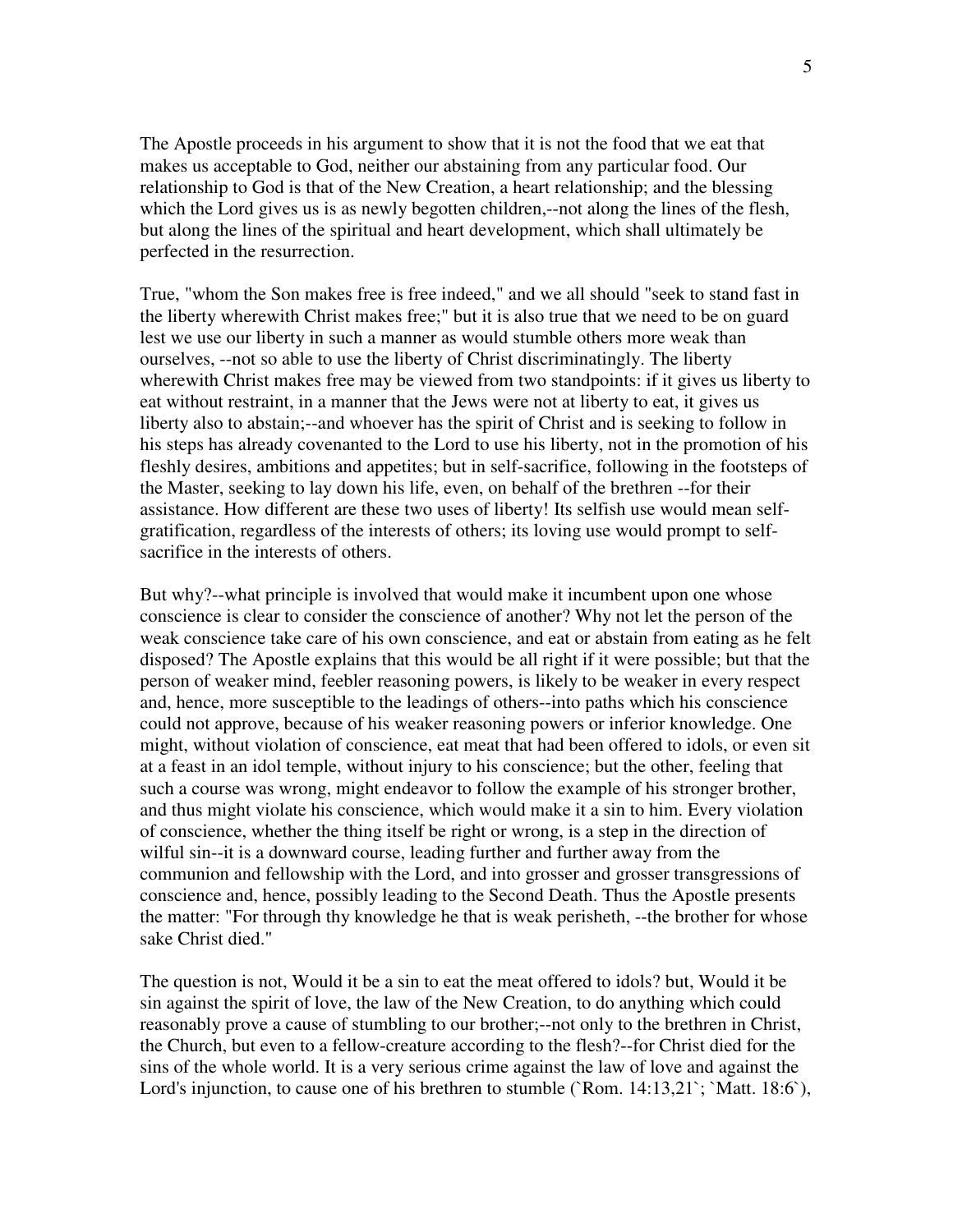but it would also be a crime in his sight for us to stumble others,--to hinder them from becoming brethren, and of the household of faith. Hence, it is clear that although knowledge might remove all prohibition of our consciences and all restraints of our liberty, yet love must first come in and approve the liberty before we can exercise it. Love places a firm command upon us, saying,--Thou shalt love the Lord with all thine heart, and thy neighbor as thyself. Love, therefore, and not knowledge, not liberty, must finally decide every question.

Let us take our stand with the Lord, and determine that so far from using our liberties in any manner that might do injury to others we will refuse so to use them; and will rather sacrifice them for the benefit of others;--even as our Master, as our Redeemer, gave all that he had. Let us adopt the words of the Apostle in the last verse of this lesson, and determine once for all that anything that would injure a brother we will not do--any liberty of ours, however reasonable in itself, that would work our brother's injury, that liberty we will not exercise; we will surrender it in his interest; we will sacrifice it; we will to that extent, on his behalf, lay down our life for him.

There is, perhaps, occasionally a danger of misapplication of this principle; as, for instance, the Doukhobors might say to us, We regard that it is wrong to eat any meat and wrong even to use the skins of animals for shoes, and you are to condescend to our weak consciences in this matter, and ought not to eat meat or wear shoes either. We answer that that is not a similar question to the one which the Apostle has explained in which we should surrender our liberties. On the contrary, the Word of the Lord and the customs of society are all opposed to these bewildered people, and to yield to their mental unbalance on this question would be to assist them in a wrong direction. Our abstaining from eating meat or from the wearing of shoes would in no sense of the word help them to better views; nor does our eating of meat or wearing of leather in any sense of the word interfere with their consciences. Other brethren have an antipathy to the use of instrumental music in the worship of God, as there used to be people who objected to having meeting places heated and provided with comfortable seats. These may sometimes abuse the Apostle's argument, claiming that their consciences are injured by the liberties of the brethren; and that such liberties should be abridged in their interest. Our answer to them must also be,--that they misapply the Apostle's argument: it is not his meaning that the Lord's people are to favor the mental crotchets of each other in such a manner as would be to the general injury of the Church. Superstitions are not to be encouraged in the Church, nor its spiritual advantages and liberties sacrificed on account of them. Nevertheless, love must always have a voice in all of the affairs of the Lord's people; and even such as would mistakenly impose upon their brethren upon the score of weakness, should be treated with love, and their objections, etc., should be reasoned upon. They should see that they have full liberty to do any and everything that the Lord requires of them, abstaining from every appearance of evil, and that their brethren should be accorded the same privileges. If they cannot conscientiously sing with instrumental music or sing hymns, let them keep silence, or for the time do their singing at home. Praising God with instruments is a very different question from eating in an idol's temple.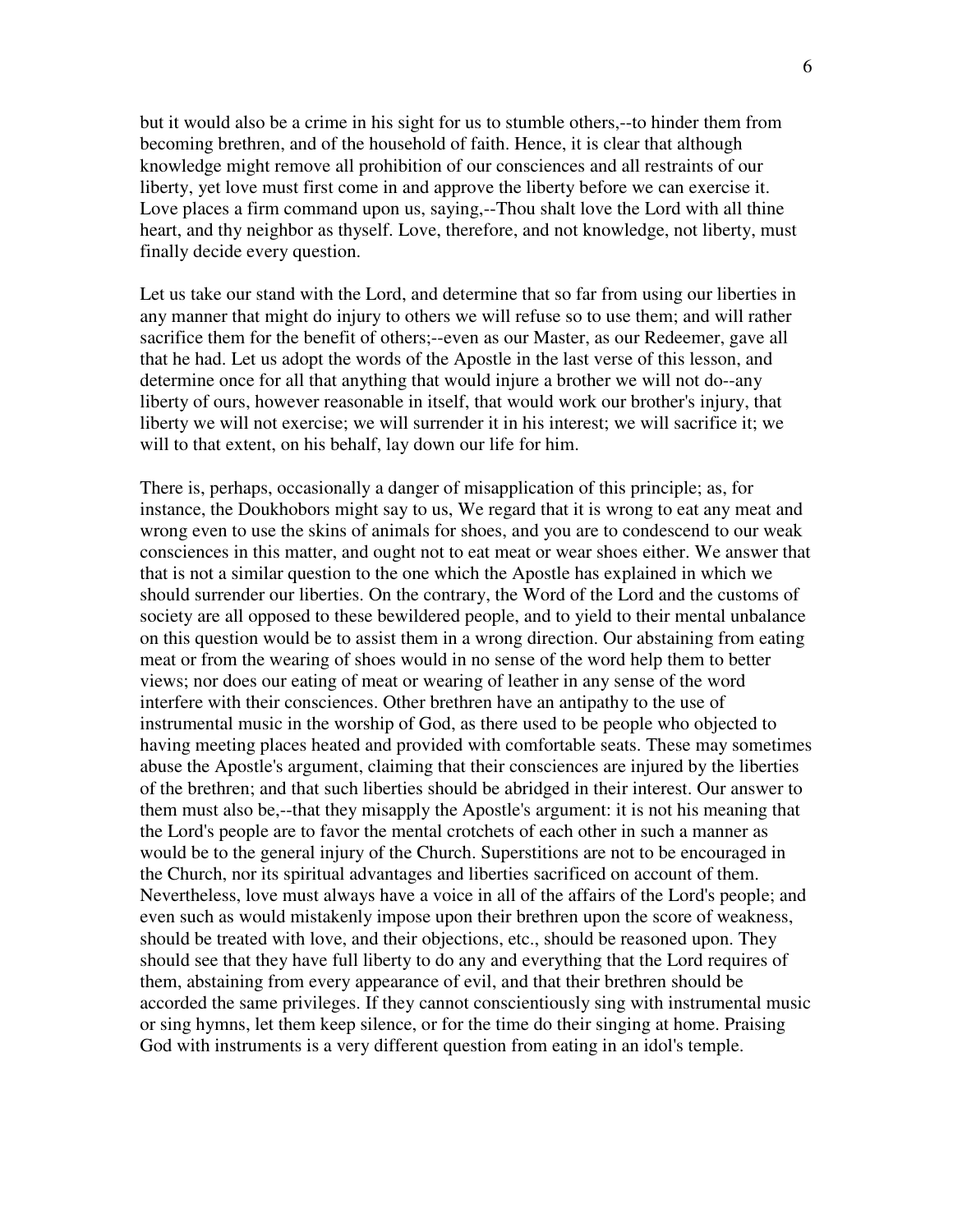A somewhat similar question to this one which the Apostle decided, may come before us today in respect to attendance at public worship in the nominal churches, Protestant and Catholic--including the propriety of partaking of the "sacrament" or the "Mass." On such a question each has personal liberty; each should be fully persuaded in his own mind, and follow the direction of his own conscience. In our judgment it would be a much more serious offense to partake of the Mass in Roman Catholic, Greek Catholic or High Episcopal Church services, than to sit in an idol temple and partake of the foods offered to the idols; because the Mass is particularly an abomination before the Lord. (`Heb.  $7:25$ ;  $10:14$ .) As respects participation in the Lord's Supper, as observed by the majority of Protestants: We could see no harm in this of itself;--those participating might intelligently reverence and worship God in such a manner, even though realizing the inappropriateness, according to the Scriptures, of such a celebration. We would, however, think that a regular participation in the services of Babylon and in her misinterpretation of the Lord's Supper would be reprehensible; --injurious to our own spiritual progress, and dangerous also in the stumbling of some weaker in their discernments. Our advice, therefore, would be that on the one hand we do not feel such a restraint that we would fear to enter a nominal church building to hear a service there; and on the other hand that we do not seem to give our assent to their errors by regular attendance and participation- except at such meetings as would afford us full opportunity for the presentation of the truth.

Another illustration of this principle in our times, is found in the liquor question. There will be no dispute that it would be wrong for any man to get drunk --to lose his senses, and additionally to render himself liable to do injury to others, and surely to dishonor his Creator. The question of liberty comes in only in respect to the use of liquors in such a manner as would work no dishonor to God and no injury either to ourselves or to our neighbors. All recognize the fact that intoxicating liquors are a dangerous temptation to the world in general, and our suggestion to the brethren who feel that they have full power of self-control in the use of liquors, is that they apply the argument of the Apostle in this lesson, and determine whether they could not more honor the Lord and help those who are weaker than themselves by using their liberty in the direction of total abstinence,--sacrifice of rights,--rather than by using it in moderate drinking.

So far as we are able to discern, intoxication is one of the most terrible evils scourging our race at the present time. Many are so weak through the fall, by heredity, that they are totally unable to resist the control of intoxicants, if once they yield to them. Is it too much to ask of those who have consecrated their lives to the Lord, to righteousness and to the blessing of others, that they should deny themselves in this matter, and thus lay down some liberties and privileges in the interest of the brethren, and in the interest of the world in general?

Similar arguments might be urged respecting the use of tobacco, cards and the various implements which the Adversary uses in luring mankind into sin. The whole, be it noted, is the argument of love. In proportion as we grow in the graces of our Lord, in his spirit of love, we will be glad, not only to put away all filthiness of the flesh for our own sakes, and to be more like the Lord, but also, at the instance of love, we would desire to put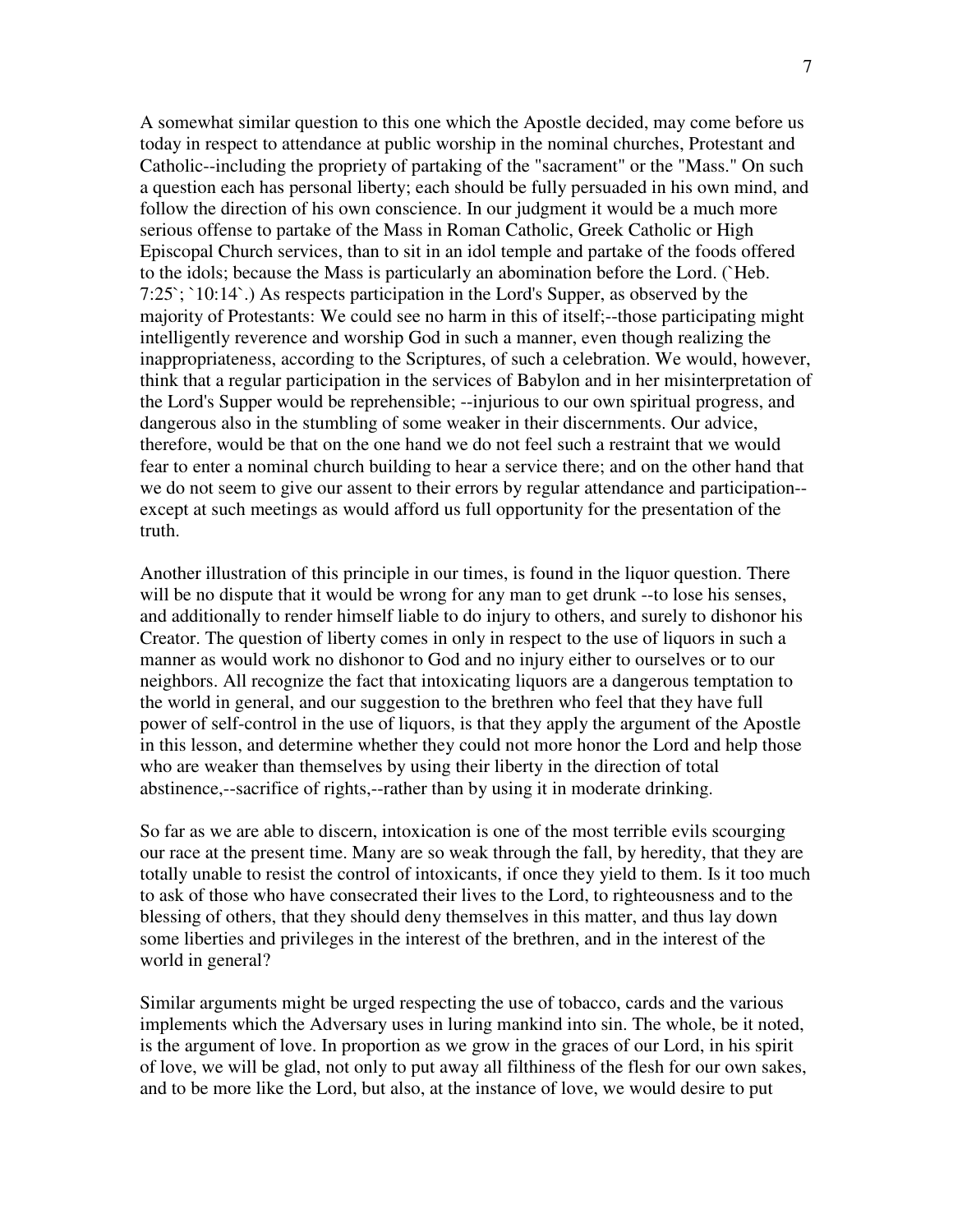away from us everything that might have an evil influence upon others, whatever we might consider our personal liberties to be in respect to them.

Our Golden Text is in place here--it appeals to all who have become new creatures in Christ Jesus. "Let us, therefore, follow after the things which make for peace"--for the blessing of others and for our own blessing and upbuilding as new creatures in Christ, members of his body.

## **R2199 c1 p1**

To fail to have this love and this active, self-sacrificing consideration for the welfare and conscience of a weaker brother, the Apostle declares would not only be a sin against the brethren and wound their consciences, but a sin also against Christ--against the very spirit of his law of love one for the other. How nobly the Apostle sums this matter up when he declares that as for himself, if he found it necessary, in order that he might be a help to the brethren, and not a stumbling block to any, he would take pleasure in denying himself, not only the meat offered to idols, but all meat of every kind, as long as he lived. Paul thus manifested the true spirit of brotherly love; and every follower of the Lord Jesus Christ should seek to have this same spirit and sentiment active in all their intercourse with each other.

## **3. Are we to be "temperate in all things"?**

## 1 Cor. 9:25; R2155 c1 p4; R2119 c2 p2 to end

 $(1Co 9:25)$  And every man that striveth for the mastery is temperate in all things. Now they *do it* to obtain a corruptible crown; but we an incorruptible.

## **R2155 c1 p4**

The third addition, self-control, is one of the most important elements of good character. He that ruleth his own spirit is greater than he that taketh a city, is the counsel of the wise man; and many a victorious general has yet to learn to conquer and control himself. Selfcontrol has to do with all our sentiments, thoughts, tastes, appetites, labors, pleasures, sorrows and hopes. Its cultivation, therefore, means a high order of characterdevelopment. Self-control, accompanied by faith, fortitude, knowledge from on high, implies increased zeal and activity in divine things and increased moderation in earthly things, in judgment, in conduct, in the regulation of temporal affairs, etc. "Let your moderation be known unto all men."

## **R2119 c2 p2 to end**

The Apostle's declaration, in the lesson before us, is an illustration of the right spirit concerning every such question. If our neighbors meet in worship on the first day of the week, because they believe it to be the command of God, our liberty can be just as fully exercised meeting on the same day; not from a sense of obligation, not under law, but in the full enjoyment of the liberty wherewith Christ makes free. Indeed, we can enjoy the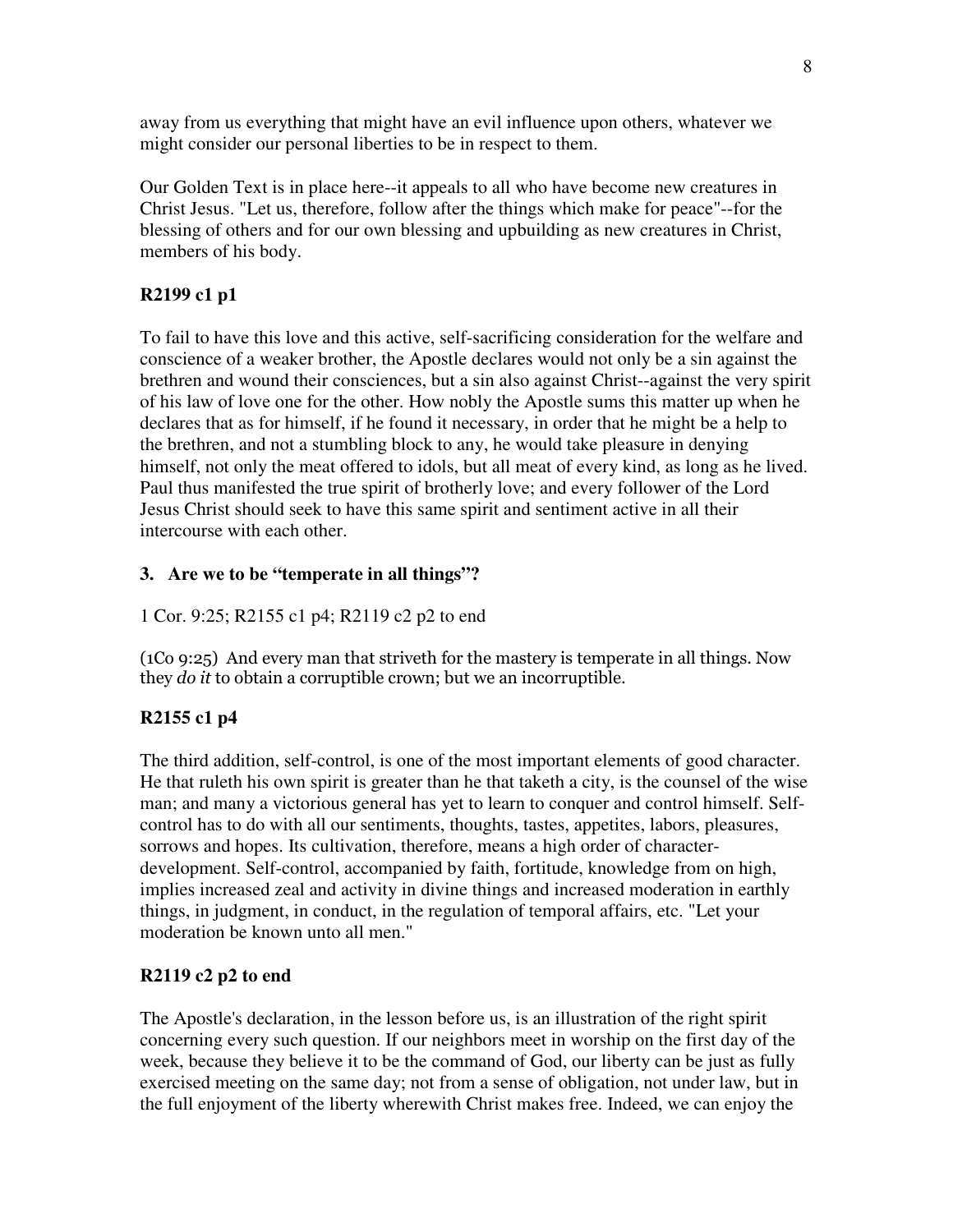day very much more when we realize it as a liberty and privilege rather than as a duty and command. Yet there are trifling liberties which we should yield; for instance, our neighbor, thinking that he is under the Jewish law, might consider the driving of a tack to be a violation of the day of rest. We who know that we are not under the law but under grace, realize that no sin would be committed in driving a tack; but nevertheless we can well and properly set aside our liberties in that matter and conform and cooperate in the maintenance of the peace and quiet of the day. Indeed, we realize that the mistake of our friends is in many respects a blessing and a mercy to us. For if many appreciated the matter as we do, as a liberty and privilege and not as a law of God, quite probably a majority would pay no respect whatever to the day, and very soon it might be as other days. We are very glad, therefore, that a day for rest and quiet and study and meditation on holy things is set aside by the laws of the land in which we live. But even if we saw no reason whatever for observing the day, the fact of its legal secular appointment is a sufficient ground for abstinence from earthly labors. But on the contrary we see the wisdom of having a day for special fellowship in spiritual things and the day adopted by early Christians is eminently proper. The opening day of a new week symbolizes our new rest, new hopes and new life--all of which spring from the resurrection of our Lord.

We advise those who are seeking to walk in the "narrow way" to follow the Apostle's counsel and example closely, and while realizing themselves free in Christ to make themselves servants unto all--"doing good unto all men as we have opportunity, especially to the household of faith."

The Apostle was not moved to this abrogation of his own liberties from any selfish motives, but by his love of the gospel and his desire to supply to others its blessed healing balm, which had come to his own spirit. Wherever the spirit of Christ is, this spirit is received; and if developed it will manifest itself sooner or later by this disposition of selfnegation in the interest of other--especially in spiritual interests and affairs.

(`24-27`) The Apostle would have us see that while we are granted liberties in Christ, nevertheless the essence of Christian teaching is to deny ourselves the use of those very liberties. As slaves of sin we were set free in order that we might become the voluntary bond-servants of righteousness--serving with self-sacrifice "even unto death." The Jews, as a house of servants under Moses, were bound as servants by rigorous laws, the meaning and object of which were not even explained to them. But the house of sons, of which Christ is the Head, is left free from any law, except the one--to love God with every power of being and our neighbor as ourself. But this very liberty, which is granted to us on the one hand, is the greater trial on the other hand. It leaves with us each the responsibility of proving our love to God and to his cause and to his people, and our sympathy for the world, by the extent to which we are willing to abandon our liberties for these--as their servants.

The Apostle illustrates this by the Olympic games of his day, prominent amongst which was foot-racing. Racers were set free to run, so we as Christians are set free from the law that we may run our race and win the great prize; but he that complies with certain recognized conditions, and "so runs," shall be crowned an overcomer.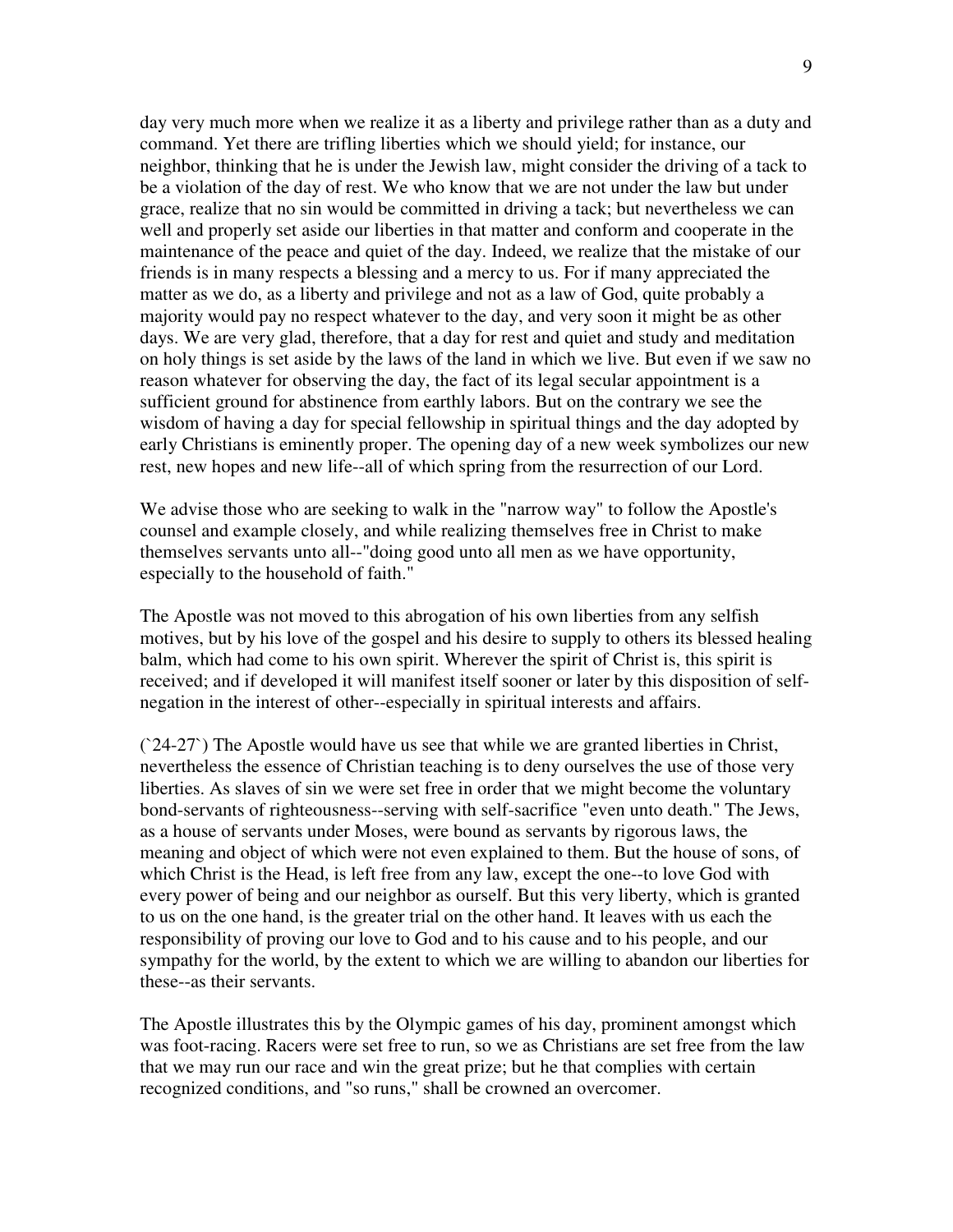Consecrated Christians have entered the lists, to run the great race for the prize of our high calling in Christ Jesus--the prize of joint-heirship with him in the kingdom of glory, to be established at his second coming. We start on our race course not aimlessly, not hopelessly, not simply for the sake of denying ourselves, not to do penance for sins, nor simply for the sake of developing character; but the Lord has graciously arranged the matter so that we will have a grand and noble incentive to self-denial. The prize at the end of the race is his "Well done, good and faithful servant;" and to the faithful little flock "the crown of life" and the glory of the Kingdom. Therefore we are not running uncertainly, doubtfully, not knowing what the prize will be, for we are instructed by the Lord's own words.

The Apostle points out in this connection that if we hope to be overcomers and approved of the Lord we must be moderate, temperate, self-denying in all things. This he emphasizes in verse twenty-seven. It is not only necessary that our whole being should be consecrated to the Lord at the beginning of the race, but it continues necessary all along the way, that it shall be continually subject to the new mind, the mind of Christ, which is to dwell in us richly and abound. Otherwise, if we allow the old, fallen nature to rise up and hinder the new mind, the mind of Christ in us--if we permit the will of the flesh thus to come into control again, we may count the race as ignominiously terminated and ourselves as "castaways;" because the mind of the flesh leads to death, but the mind of the new spirit of life in Christ, by which we are begotten through the Word of truth, leads to life everlasting, and through faithfulness to eternal glory.

## **4. Does self-control imply purification of the thoughts and intents of** *the heart***?**

#### 1 John 3:3; R2517 c2 p3(1), 4; R2890, Subhead: *THE CONTROL OF THOUGHT*

 $(1J<sub>0</sub> 3:3)$  And every man that hath this hope in him purifieth himself, even as he is pure.

## **R2517 c2, p3(1), 4**

(1) "He that hath this hope in him purifieth himself even as he [the Lord] is pure." $-i$ John 3:3`.

The hope mentioned is that we have been adopted as sons of God, with the promise that if faithful we shall be like him and see him as he is and share his glory. As our minds and hearts expand with this hope and we begin to measure its lengths and breadths, its heights and depths, it surely does set before us the Heavenly Father's love and the Redeemer's love in rainbow colors and we more and more love the Father and the Son because they first loved us. The divine form of love becomes more and more our ideal; and as we seek to reciprocate it and to copy it, the cleansing and purifying of our hearts follows: for looking into the perfect law of liberty--Love--we become more and more ashamed of all the meanness and selfishness which the fall brought to us. And, once seen in their true light as works of the flesh and of the devil, all anger, malice, wrath, envy, strife, evilspeaking, evil-surmising, backbiting and slander become more and more repulsive to us. And finally when we see that such as to any degree sympathize with these evil qualities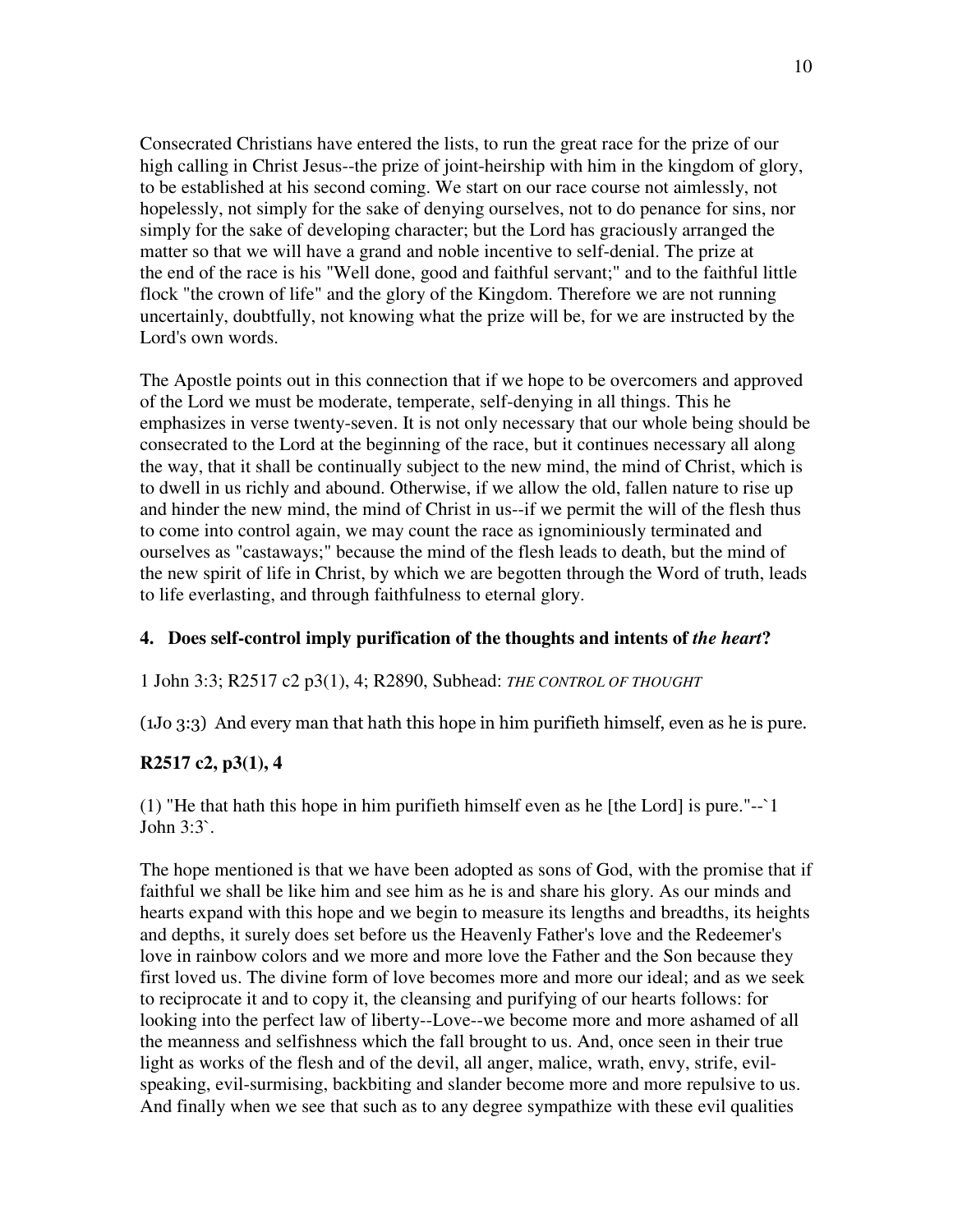are unfit for the Kingdom and to every good work worthless, we flee from these evils of the soul as from deadly contagion. Our hearts (wills, intentions) become pure at once and we set a guard not only upon our lips but also upon our thoughts-- that the words of our mouths and the meditations of our hearts may be acceptable to the Lord.

#### **R2890, Subhead:** *THE CONTROL OF THOUGHT*

Some are inclined to believe that since man's brain differs from each other man's brain to some extent, therefore his thinking must necessarily be different; in a word, that a man can only think in harmony with his brain construction. But we reply, Not so; each may learn to weigh and balance his own thoughts, to curb some and to encourage others; but to do this each must have before him an ideal of character, to be copied. Thoughts can be controlled just as words and actions can be controlled: the will is at the helm, and must decide which thoughts and sentiments it will entertain and encourage, and which it will repel. It is necessary, therefore, first of all for the will to be rightly directed, and secondly, to be strong, and to use its power in the control of thought; --in curbing those thoughts which it recognizes as evil, and in stimulating those which it recognizes as good, helpful, beneficial. The will, in Scripture called the "heart," is therefore continually appealed to by the Lord, as he now seeks amongst men for his "peculiar people." The message is, "My son, give me thine heart"--thy will. This request is not addressed to wilful sinners, for they are not recognized or addressed as sons of God, but as children of the Evil One. Those whom God recognizes as his sons are such as have been brought into harmony with him through forgiveness of sins, by repentance and faith in Christ Jesus, the Redeemer. It is to such that the Lord makes known that if they would "go on to perfection"--to the full attainment of his gracious purposes respecting them, the only proper course would be to give their hearts, their wills, to him in consecration.

The heart, the will, thus given over to God, seeks to know the divine will, to catch the divine thought and to obey it in word and in act; and in proportion as this condition of the new mind is attained, in that same proportion will there begin to be a newness of life in every respect; in ambitions, hopes, sentiments, and efforts. It is for this reason that the revelation of the divine will and plan is furnished to believers --that by growing in the knowledge of it, by thinking on these things, by filling the mind with the divine plan and will, the transforming influence may extend into every avenue of life.

#### **5. Does temperance or self-control apply to our** *language***?**

James 1:19, 26; Col. 4:6; Eccl. 5:2; R2355 c1 p3; R2447 c2 p1

(Jam 1:19) Wherefore, my beloved brethren, let every man be swift to hear, slow to speak, slow to wrath:

(Jam 1:26) If any man among you seem to be religious, and bridleth not his tongue, but deceiveth his own heart, this man's religion is vain.

 $\left(Col\right. 4:6\right)$  Let your speech be always with grace, seasoned with salt, that ye may know how ye ought to answer every man.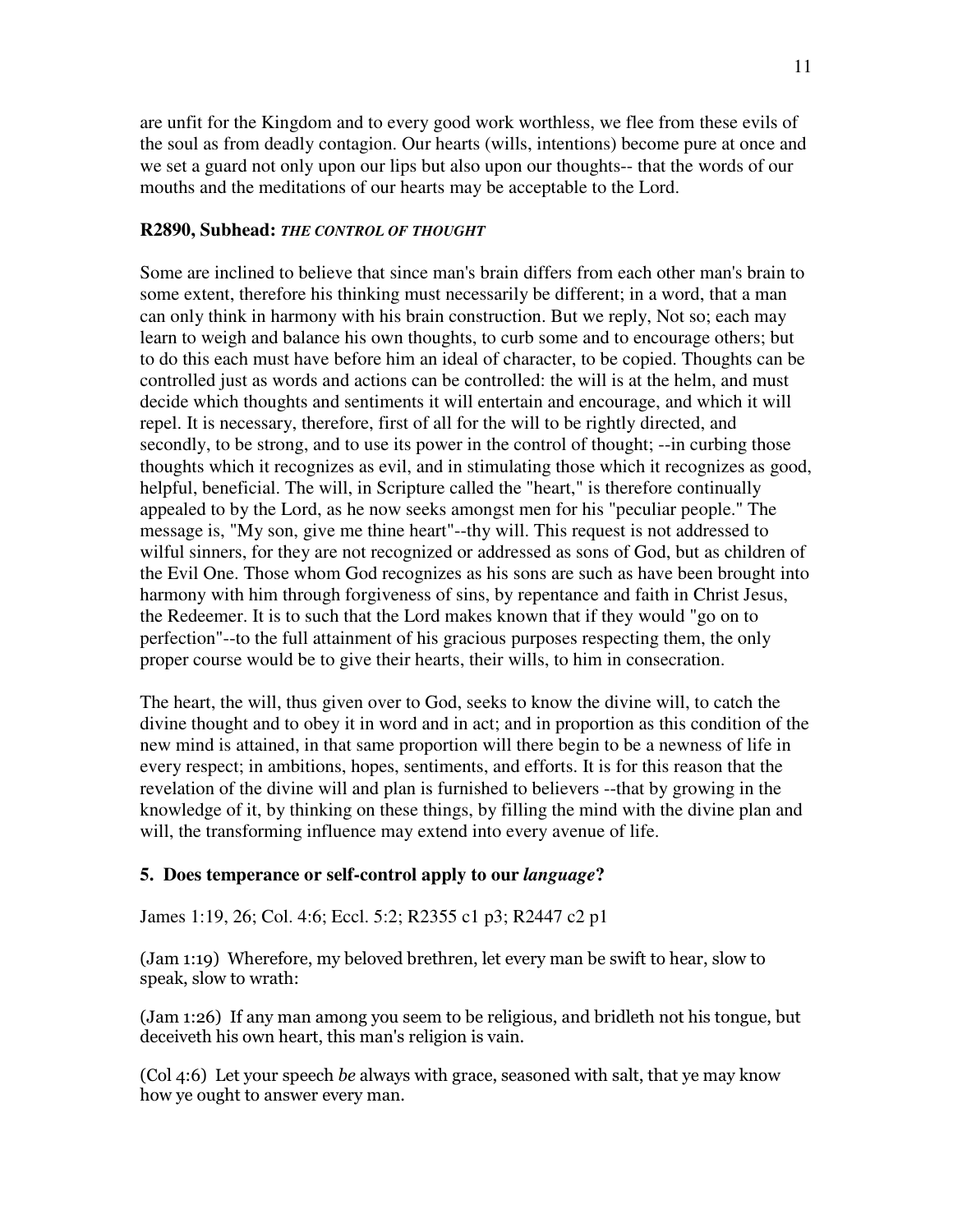(Ecc 5:2) Be not rash with thy mouth, and let not thine heart be hasty to utter *any* thing before God: for God is in heaven, and thou upon earth: therefore let thy words be few.

## **R2355 c1 p3**

Temperance, self-control, in the Christian, is applicable to all the affairs of life; he is to be temperate in his language, not given to exaggeration or misrepresentation, better or worse than the facts; his yea is to be yea, and his nay, nay. He is to speak forth "words of soberness," and even if it be necessary to speak in correction or reproof, he is to be temperate, making sure that he speaks the truth in love, and not in severity or bitterness. His speech is to be with grace--seasoned with the saltness, the preservative quality, of his consecration to Christ,--for is he not a part of the "salt of the earth?"

## **R2447 c2 p1**

But of all our members the most influential is the tongue. The tongue's influence exceeds that of all our other members combined: to control it, therefore, in the Lord's service, is the most important work of the Lord's people in respect to their mortal bodies and the service of these rendered to the Lord. A few words of love, kindness, helpfulness,--how often have such changed the entire course of a human life!--nay; how much they have had to do with moulding the destiny of nations! And how often have evil words, unkind words, slanderous words, done gross injustice, assassinated reputations, etc.!--or, as the Apostle declares, "set on fire the course of nature"--awakening passions, strifes, enmities, at first unthought of. No wonder he declares such tongues "set on fire of Gehenna" --the Second Death!

## **6. Does self-control extend to** *business affairs***?**

1Tim. 6:10; R2355 c1 p4

 $(1Ti 6:10)$  For the love of money is the root of all evil: which while some coveted after, they have erred from the faith, and pierced themselves through with many sorrows.

## **R2355 c1 p4**

The Christian's temperance is to extend to his business. He is to be moderate in his aims and ambitions, in his money-getting and money-saving. He is to remember that under the Lord's call the riches which he seeks for are heavenly and not earthly, and that the Master says, "How hardly shall they that have riches enter into the Kingdom." Christian moderation, then, will seek first the Kingdom of heaven, esteeming that its attainment would be great riches, and cheaply bought, even at the cost of earthly welfare, riches and comforts.

## **7. Why is temperance necessary in our** *eating and drinking***?**

1 Cor.10:31; R2355 c1 p5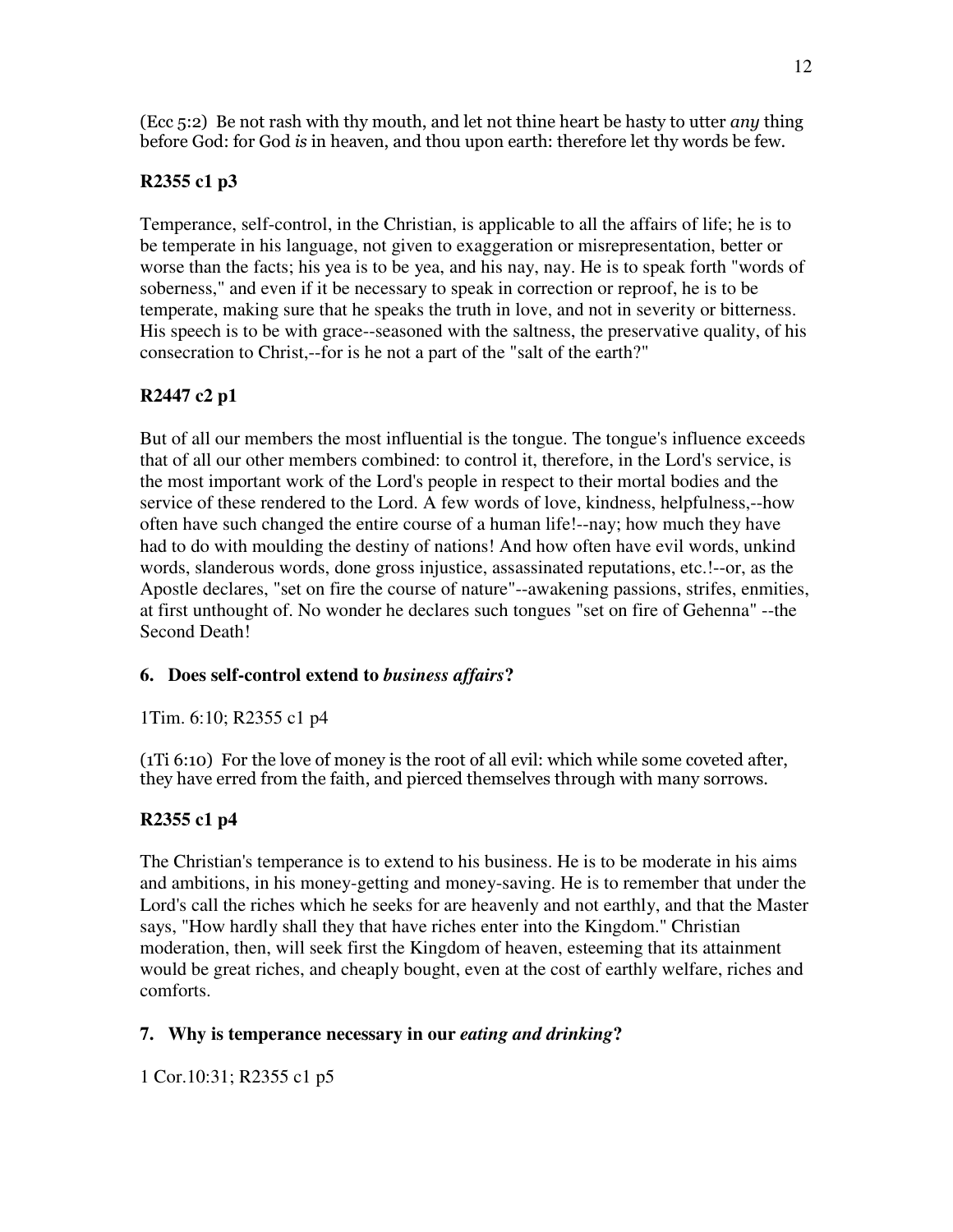(1Co 10:31) Whether therefore ye eat, or drink, or whatsoever ye do, do all to the glory of God.

## **R2355 c1 p5**

The Christian should be temperate in his food-- his eating, as well as his drinking. As he has consecrated himself and all that he has to the Lord, is it not, therefore, a part of his bounden duty to obtain from life the largest possible yield to the Lord's glory? Must he not, therefore, consider what and how much he shall eat, to the intent that he may render to the Lord his largest, his best, service? This will mean self-denial, self-control, for the appetite of food, as well as the appetite of drink, is considerably depraved in all. True, gluttony will not rob one of his senses, and make him crazy, as will spiritous liquors, yet overeating does frequently, to a considerable extent, sap the energies of the mind, or by over-stimulation weakens them. Thus many are weak and sickly through self-gratification in the matter of food as well as drink. Temperance, self-control, is the command of the Lord to all such;--not that it will benefit the Lord, but that thus we may build up proper characters,--loyal to that which is right, good, reasonable, proper.

## **8. Should we be temperate in our** *joys* **as well as in our** *sorrows***?**

R2355 c1 p6, c2 p1; R3530 c1 last p

## **R2355 c1 p6, c2 p1**

The Christian should be temperate in his joys. He should not set his chief affections upon the earth, or earthly things--pleasure, wealth, influence, popularity, etc. He is to remember that very much of the present order of things is wholly contrary to righteousness, and he is to seek to use even approved things of this world temperately, utterly rejecting those things which are contrary to righteousness, truth, goodness, purity: he is to find his pleasure in another quarter-- in serving righteousness--in the service of the Lord, in the Word of the Lord, in the promises of the Lord, in the spirit of the Lord.

The Christian is to be temperate in his sorrows. He "sorrows not as others who have no hope," but he believes that Jesus died for the sins of the whole world, that he rose again in order to justification of those who believe and obey him, and that either now or in the age to come all mankind shall have a full opportunity to know of divine grace, and to accept and share therein, under the terms of the New Covenant. Thus may the Christian, living up to his privileges under divine grace, be temperate in his sorrows:--

"He'll bear unmoved the world's dread frown, Nor heed its scornful smile; Him seas of trouble cannot drown, Nor Satan's arts beguile."

## **R3530 c1 last p**

The tear of sympathy is not to be understood as a sign of weakness. Our Master's tears proved this, and additionally we have his exhortation that we should be moved with a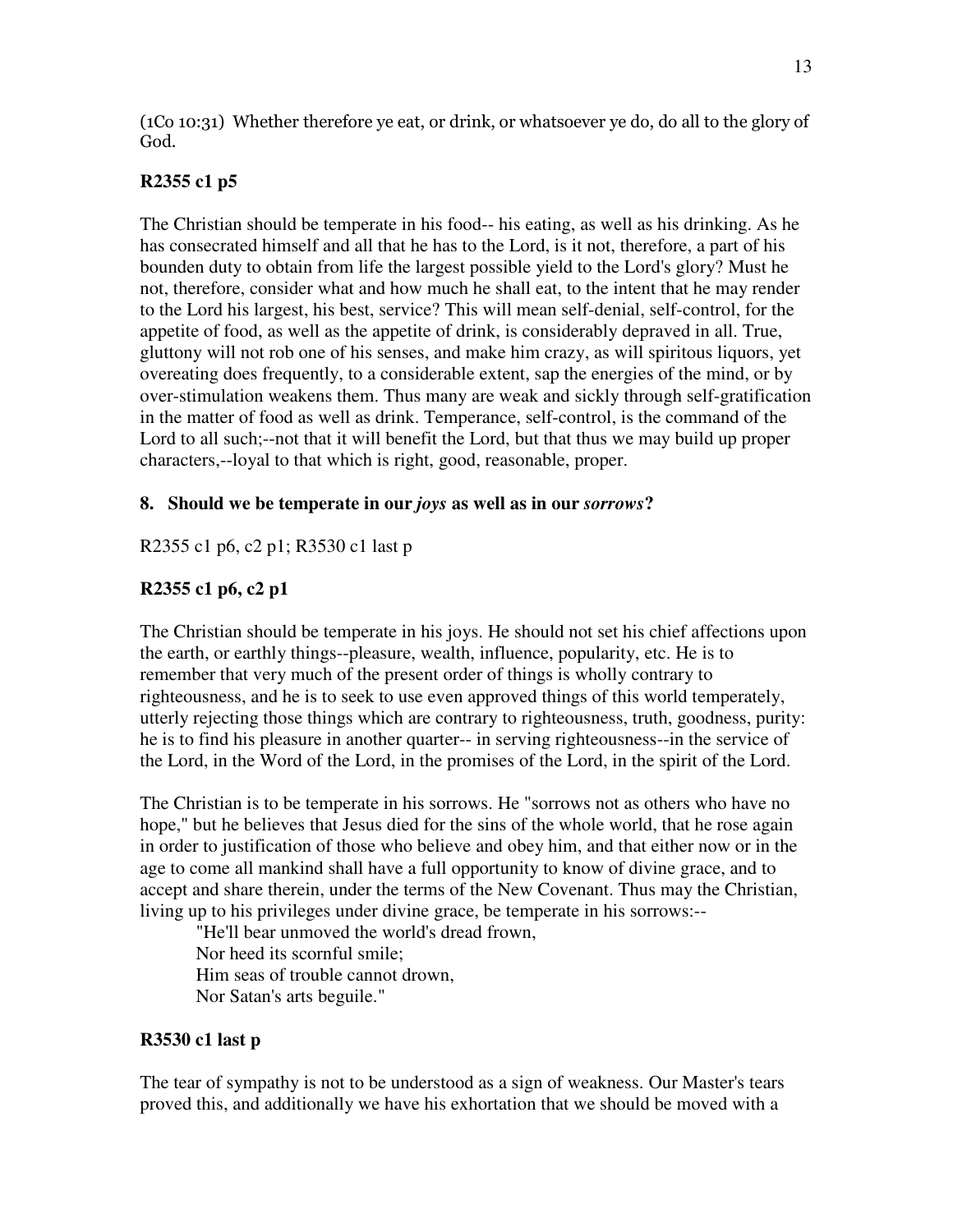sympathy for others in their sorrows as well as in their joys. He himself has bidden us weep with those who weep and rejoice with those who rejoice. The cold, stoical hearts which neither weep nor rejoice are not after the fashion of our great Pattern. Let us be more and more like to him and permit our sympathies to have some reasonable measure of expression. Nevertheless let us remember that great wailing and weeping are not appropriate to us, for, as the Apostle says, "We sorrow not as others who have no hope;" our blessed hope, confidence and trust moderate our expressions of both earthly sorrows and joys as well.

### **9. Is it possible to be intemperate in studying the Scriptures and in attending religious meetings?**

F319:1; F503:1

#### **F319:1**

Our fourth proposition: Growth in knowledge is very liable to detract from devotion- strange as it may appear that it should be so. We find our capacities so small, and our time for religious things so limited, that if attention be energetically directed in one channel it is apt to lead to dwarfing in other directions. The Christian is not to be all head and no heart, nor all heart and no head. The "spirit of a sound mind" directs us to cultivate all the fruits and graces which go to round out and complete a perfect character. The tendency of our day in all matters is in the opposite direction --to specialize. One workman does this part, another workman that part; so that now very few workmen understand a trade in full as in former times. The New Creature must resist this tendency, and must "make straight paths for his feet" accordingly; lest while cultivating one element of grace he falls into danger through the lack of the proper exercise of another God-given faculty or privilege.

#### **F503:1**

If the wife be a member of the New Creation and the husband have the spirit of the world, and they be well mated, the problem will similarly be comparatively easy of solution. The noble-minded husband, even though worldly, will recognize the conscience of his wife in its moderate exercise; and his desire to provide for her mental and moral and spiritual opportunities, as would be his duty as a husband, would give to her all that she could desire as a wife except the desire for spiritual companionship in her husband. To such a noble-minded man as we are discussing, his wife's faithfulness to the Lord, and to himself in all of life's duties, might eventually be blessed by bringing about the husband's consecration to the Lord. The wife might have good desires and ambitions in respect to temporal or even to religious matters which her husband might not be able to appreciate, however noble a natural man he might be. In such case she should consider the counsel of the Lord to his people, to be moderate in all things; she should consider her husband's general liberality, and while not compromising any matter of conscience or principle, she should remember that amongst her wifely duties, recognized by the Lord, is one requiring her to give her husband a measure of her companionship. This might, not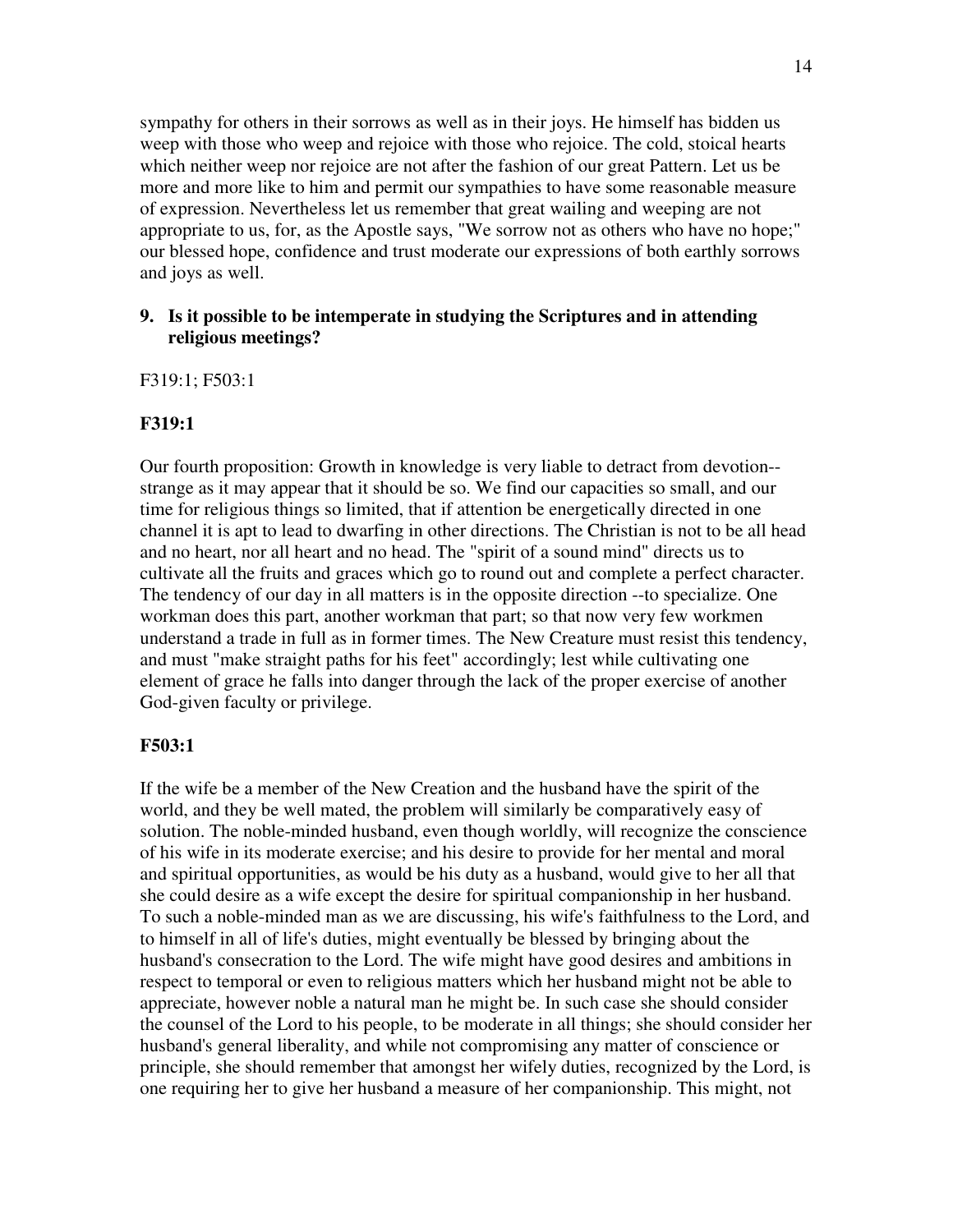improperly, hinder her from attending some of the meetings of the Church; but she should beware lest in her desire to please her husband she should violate her conscience and hinder her responsibilities and obedience to the Lord, her Heavenly Bridegroom. She should remember his injunction that we should not forget the assembling of ourselves together. All we are urging here is that she exercise moderation, consideration for her husband, etc., so that she might divide the time to some extent with him, giving him a reasonable share of her company.

#### **10. What is the relation of the "new will" toward the control of the flesh?**

1 Cor. 9:27; F600:1; F488:2; F489:1; R2878 c1 p3,4

 $(1Co 9:27)$  But I keep under my body, and bring *it* into subjection: lest that by any means, when I have preached to others, I myself should be a castaway.

#### **F600:1**

But although the old will was thus renounced thoroughly and forever, and declared dead (by the Lord and by all who view matters from his standpoint), and while the flesh was reckoned dead, too, as respects sin, but alive toward God, quickened by the promises, and brought under the control of the new will (Rom. 6:11; 8:11), nevertheless this death of the flesh and its will, and this resurrection of the flesh as the servant of the new will, to serve the Lord, the Truth, under the Golden Rule, are only reckoned matters. The "dead" and "alive" conditions need continually to be maintained by opposition of the new will to any life or activity of the old will and its influence over the flesh. If the new will becomes indifferent and fails to use the mortal flesh continuously as its servant in higher and spiritual things, the flesh will very shortly reassert itself and have motions and desires of its own, antagonistic to the new mind, opposed to the interests of the New Creature. The latter must, therefore, be constantly on the alert for insurrections, and, as the Apostle expresses it, must keep down, keep dead, the old will, with its affections and its desires- must continually mortify, or put to death, the ambitions and desires of the flesh. The Apostle explains this, saying of himself, "I keep my body under [dead, as respects all control from the old, selfish will of the flesh], lest after having preached to others I myself should become a castaway"--might fail to make my calling and election sure. 1 Cor. 9:27

#### **F488:2**

In view of these facts it will be readily seen that the new will has an arduous task before it: (1) To please God in the accomplishment of the sacrifice of the flesh; (2) to discern distinctly which appetites and demands of the fleshly relationship should be considered and allowance made for them; (3) to what extent these demands and concessions may properly be made without infringing upon and invalidating the covenant--which is unto life or unto death-- "For if we live after the flesh we shall die; but if through the Spirit we do mortify [kill] the flesh we shall live"--eventually attain perfection in the resurrection. Here arises another difficulty. The flesh does not voluntarily die: it must be put to death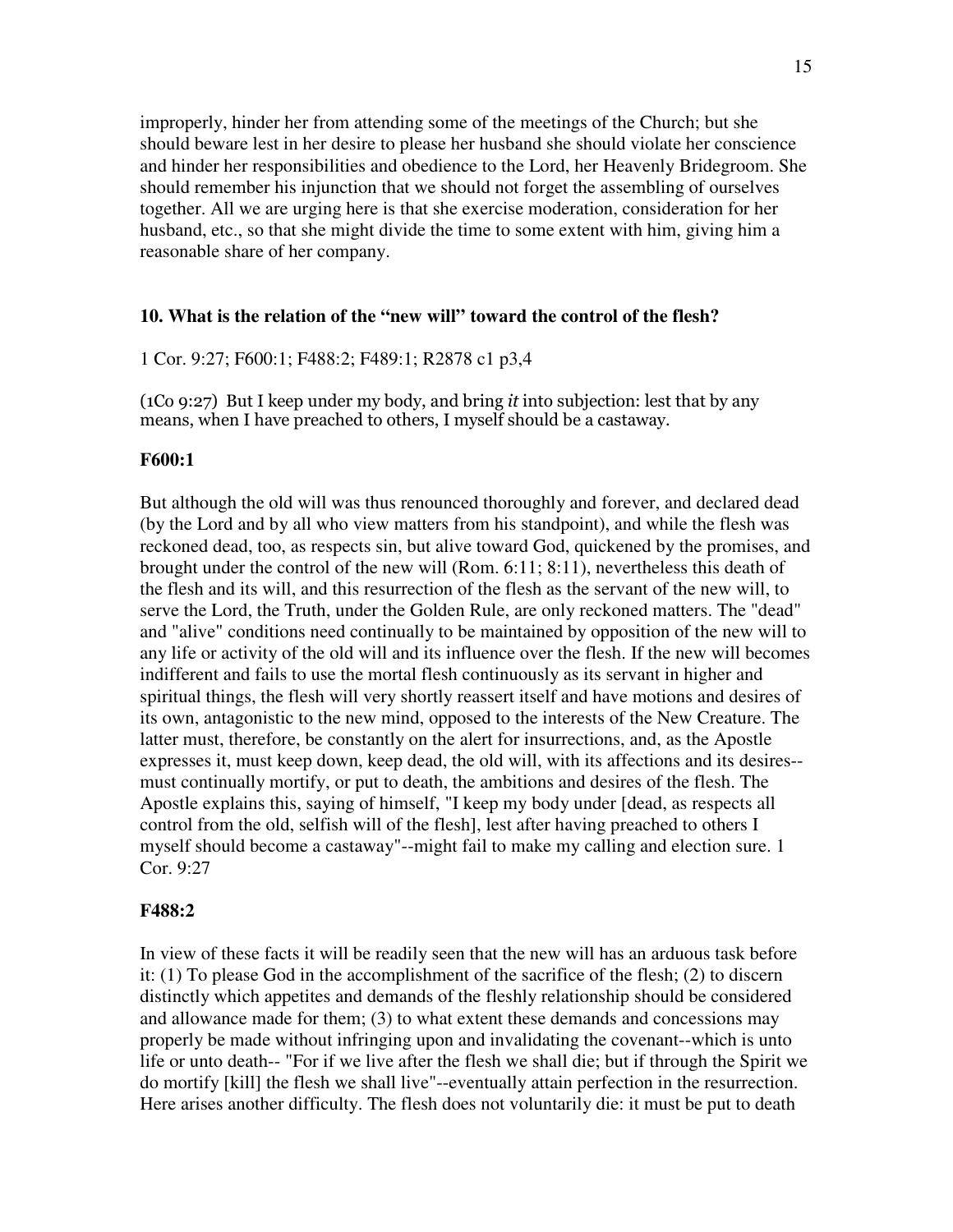by the will, the mind, the New Creature; and so, finding that there are certain allowances to be made, according to the will of God, the flesh is very apt to take advantage of these allowances, and to claim not only greater allowance than the "things needful," but also liberties and rights along lines which are not obligations, and which would be interferences with the covenanted sacrifice.

#### **F489:1**

These endeavors of our mortal bodies, sometimes to excuse sin and sometimes to avoid sacrifice, cause the New Creature frequent perplexity, and not infrequently temporary stumbling; until gradually he learns more and more of the deceptiveness of his own flesh and of its weaknesses, and gradually grows in grace and in the wisdom which comes from above, and obtains more and more of a mastery in keeping the body "under"--in subjection to the new mind. (1 Cor. 9:27) Thus, by bitter experience often, the New Creature learns to appreciate the declaration of the Lord's Word, that the natural heart, the will of the flesh, although slain, and not in any sense of the word in control, is "deceitful above all things" and, sometimes, "desperately wicked," and desperately in earnest in its endeavor to overthrow the rule of the new will, and thus to destroy the New Creature-- to the intent that the old creature may revive, and walk after the flesh, and not after the Spirit.

#### **R2878 c1 p3,4**

All those who have had any experience in the matter, and who have learned how and where to direct their combative energies, find that there is full scope for the exercise of every particle of combativeness he possesses. (1) In himself, continually; as the Apostle expressed it, "I keep my body under, and bring it into subjection; lest that by any means, when I have preached to others, I myself should be a castaway"  $(1 Cor. 9:27)$ . O, how much of energy and how much persistency in fighting the good fight of faith, and of loyalty to the Lord, is needful in the conquering of self--"bringing every thought [and so far as possible, every word and act] into captivity to the obedience of Christ" ( $2$  Cor. 10:5`). Plenty of room here for combativeness; plenty of room for all the contention and wrangling we want;--contention with sin and self-will, wrangling with the will of the flesh and opposing it at every step--mortifying it, killing its affections and desires. No wonder the Apostle speaks of these present experiences as a fight; no wonder he tells us that we must be prepared to endure hardness as a good soldier of the Lord Jesus Christ.

(2) As soon as the victory over self has been gained, and as soon as the new mind has put a garrison in every quarter of the conquered body, to guard it from rising in insurrection, to hold it in subjection to the King of kings and Lord of lords--forthwith all the remaining energies that can be spared from self-control will find ample opportunity for usefulness in battling for the Lord, battling for the brethren, battling for the truth, battling against error, battling against all the wiles of the devil, "for we are not ignorant of his devices," as the Apostle declares.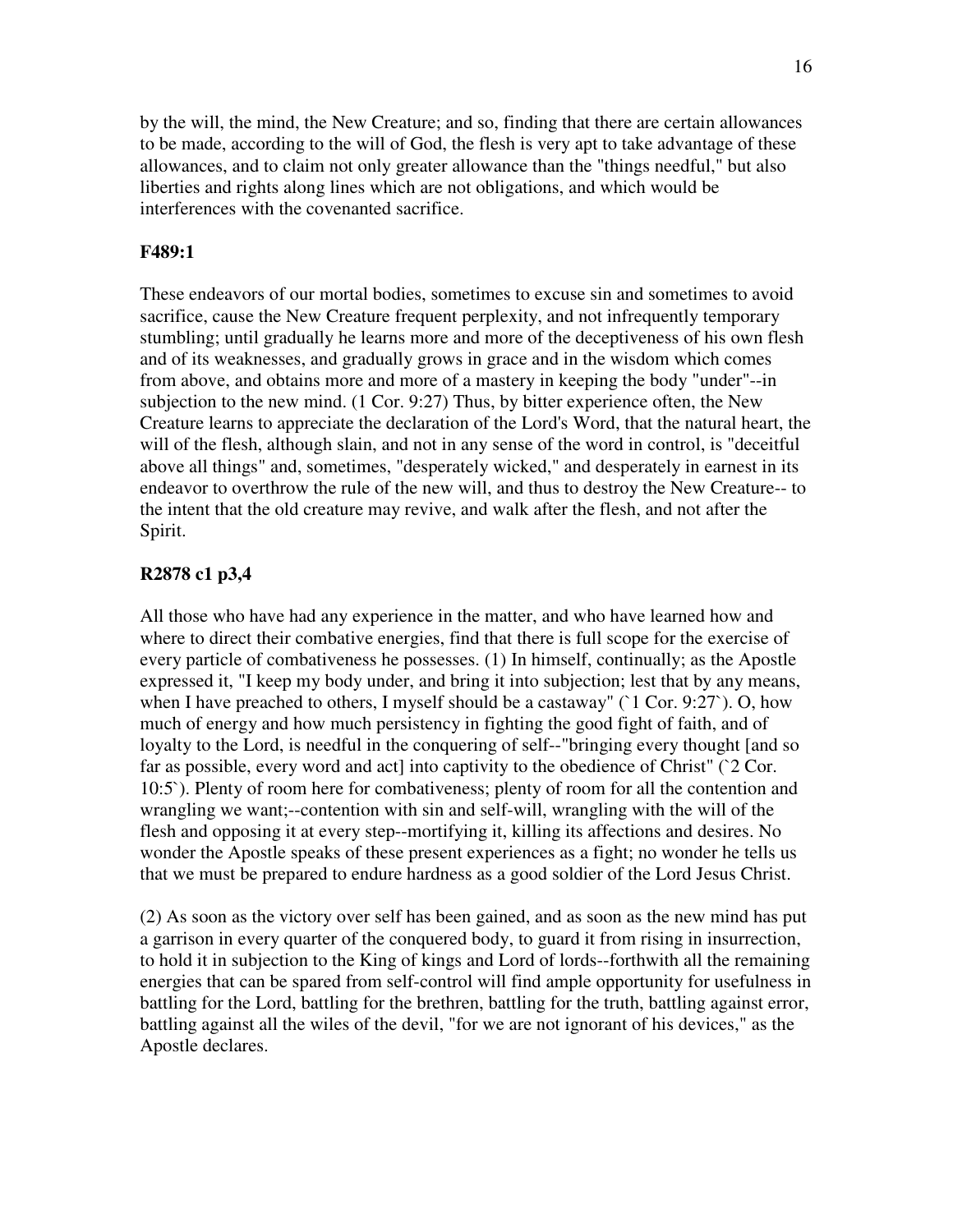### **11. What is the duty of the Church toward those "new creatures" who are lacking in self-control?**

F148:2; F149:1; F150:1; F289-292

#### **F148:2**

Another class of the consecrated, but spiritually diseased, needs consideration. These, apparently justified by faith and sincere in their consecration, seem to make little or no progress in controlling their flesh. Indeed, in some instances, it would appear that their faith in God's goodness and mercy, removing the brakes of fear, have left them rather more exposed to temptation through weaknesses of the flesh than they were at first--when they had less knowledge of the Lord. These have experiences which are very trying, not to themselves only, but to the entire household of faith with whom they come in contact; their lives seem to be a succession of failures and repentances, some along the lines of financial inconsistencies, others along the lines of moral and social delinquencies.

#### **F149:1**

What is the remedy for this condition of things? We answer that they should be distinctly informed that the New Creation will not be composed of those who merely covenant selfdenials and self-sacrifices in earthly things and to walk not after the flesh but after the Spirit; but of those who, because of faithfulness in the willing endeavor to keep this covenant, will be counted overcomers by him who readeth the heart. They should be instructed that the proper method of procedure for all the consecrated is that, being made free by the Son, they should be so anxious to attain all blessings incident to divine favor, that they would voluntarily become bond-servants--putting themselves under certain restrictions, limitations, bondage, as respects their words, their conduct, their thoughts- earnestly desiring of the Lord in prayer the aid he has promised them, expressed in his words to the Apostle, "My grace is sufficient for thee; my strength is made perfect in weakness." Each time they find that they have transgressed they should not only make amends to those injured, but also make confession to the Lord, and by faith obtain his forgiveness--they should promise greater diligence for the future, and should increase the limitations of their own liberties along the lines of weakness ascertained by their latest failure.

#### **F150:1**

Here we remark, however, that so long as they give evidence of repentance for their wrong course and a desire of heart to go in the right way and of continued faith and trust in the Lord, they must be esteemed as brethren--however necessary it may be to restrict fellowship with them until they have given some outward, tangible demonstration of the power of grace in their hearts in the restraint of their fleshly weaknesses. Nevertheless, they are still to be encouraged to believe that the Lord is very merciful to those who trust him and who at heart desire his ways, although they cannot be encouraged to expect that they could ever be counted worthy of the overcoming class unless they become so earnest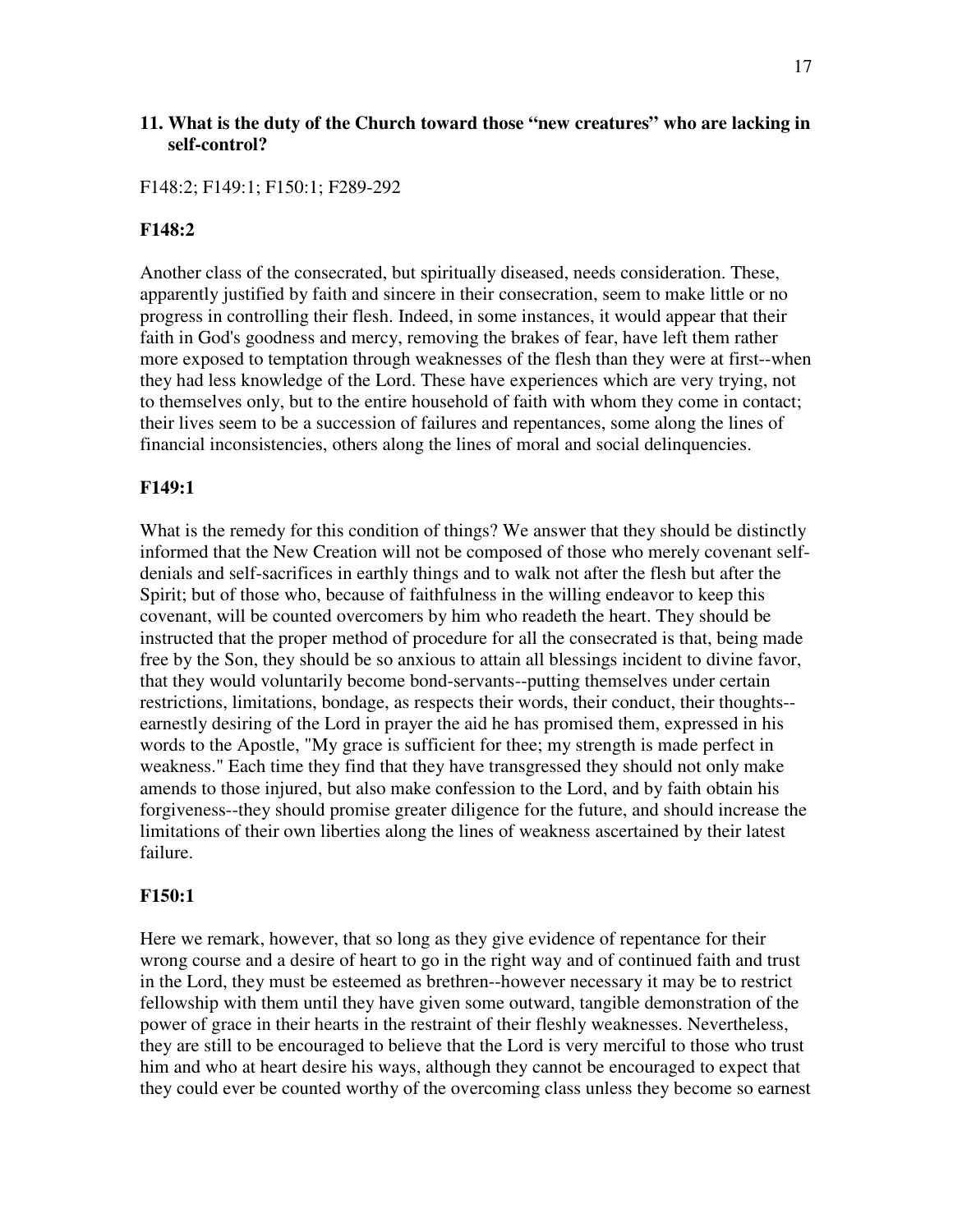in their zeal for righteousness that their flesh will show some considerable evidence of its subjection to the New Mind.

#### **F289-292**

Discipline in the Ecclesia --Matt. 18:15-18--

The administration of discipline is not the function of the elders only, but of the entire Church. If one appears to be in error or in sin, his supposed wrong should be pointed out to the erring one only by the one he has injured, or by the member first discovering the wrong. If the reproved one fails to clear himself, and continues in the error or sin, then two or three brethren without previous prejudice should be asked to hear the matter and advise the disputants. (Elders they may or may not be, but their eldership would add no force or authority in the case except as their judgment might be the riper and their influence the more potent.) If this committee decide unanimously with either party, the other should acquiesce and the matter be wholly at an end--correction, or restitution, so far as possible, being promptly made. If either of the original disputants still persists in the wrong course, the one who made the original charge or one of those called in committee or, preferably, all of these together, may then (but not sooner) exercise their privilege of bringing the matter before the Ecclesia, the body, the Church. Thus it is evident that the Elders were in no sense to be judges of the members--hearing and judgment were left to the local body, or Church.

The two preliminary steps (above mentioned) having been taken, the facts being certified to the elders, it would be their duty to call a general meeting of the Ecclesia, or consecrated body, as a court--to hear the case in all of its particulars, and in the name and reverence of its Head to render a decision. And the matter should be so clear, and the condemned should have such generous treatment, that the decision would be a unanimous one, or nearly so. Thus the peace and oneness of the body (the Ecclesia) would be preserved. Repentance even up to the moment of the Church's condemnation is possible. Nay, to secure repentance and reform is the very object of every step of these proceedings--to reclaim the transgressor; his punishment not at all the object. Punishment is not ours but God's: "Vengeance is mine, I will repay, saith the Lord." (Rom. 12:19) Should the wrongdoer repent at any step in this proceeding, it should be a cause of thanksgiving and rejoicing to all who possess the Lord's Spirit, and no others are members of his body. Rom. 8:9

Indeed, even if the transgressor refuse to hear (obey) the decision of the entire Church, no punishment is to be inflicted or even attempted. What then? Merely the Church is to withdraw from him its fellowship and any and all signs or manifestations of brotherhood. Thenceforth the offender is to be treated "as a heathen man and a publican." Matt. 18:17

At no time in these proceedings are the faults or failings of the offender to be made public property--scandalizing him and the Church, and the Lord, the Head of the Church. Nor is he to be harshly spoken of even after the separation; just as we are not to berate, or rail against, heathen men and publicans, but are to "speak evil of no man" and to "do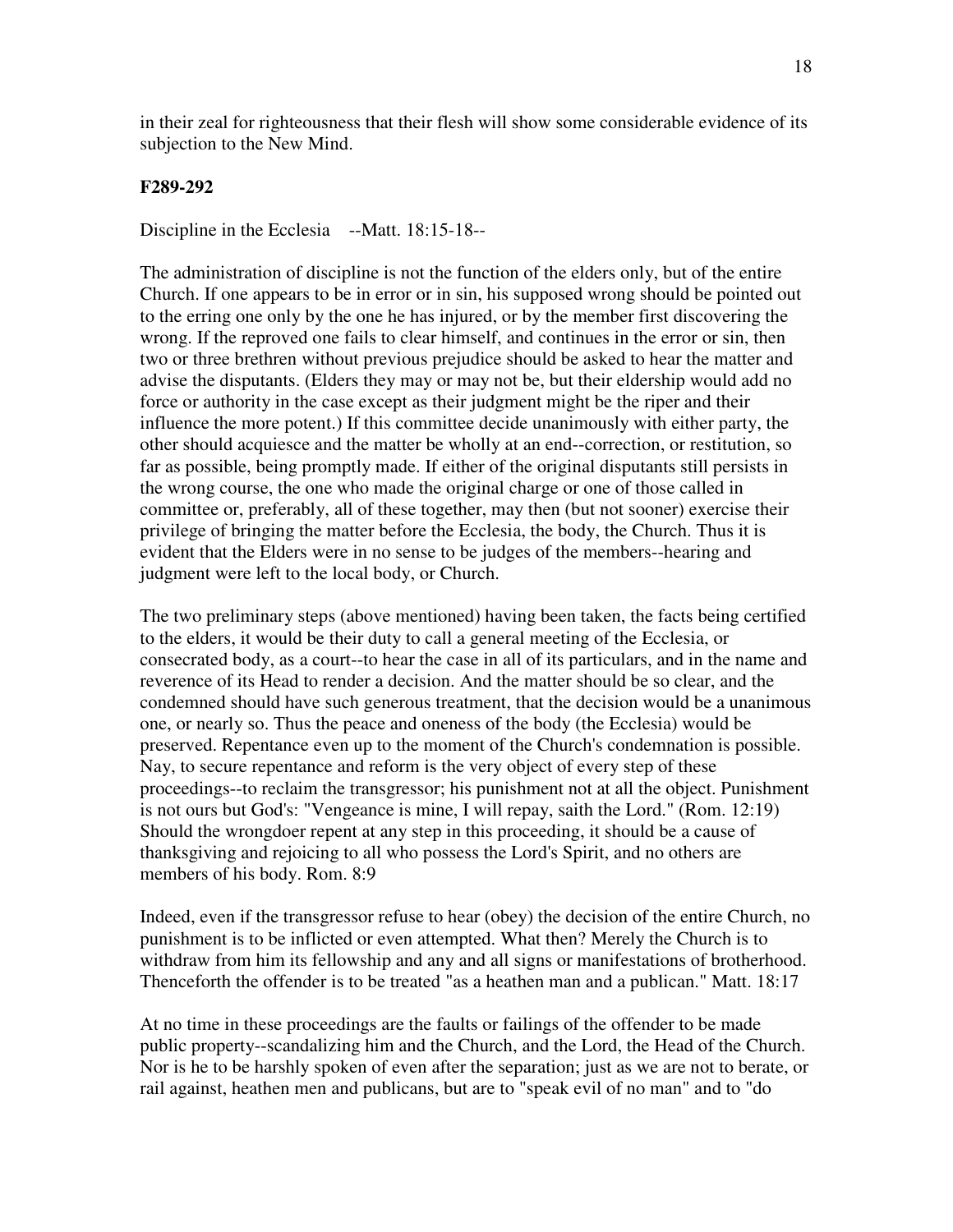good unto all men." (Titus 3:2; Gal. 6:10) Love is the quality which insists on the strictest obedience to these last two requirements to "all men": how much more will love insist that a "brother," a fellow-member in the Ecclesia, the body of Christ, shall not only not be injured by false or garbled statements, but that additionally, his weaknesses or blunders or sins be carefully covered, not from the unsympathetic world only, but also from "the household of faith" and from even the Church--until the final step of "telling it to the Church" should be found absolutely necessary. At every step the spirit of love will hope that the wrongdoer is laboring under some misapprehensions, and will be praying for wisdom and grace to turn a sinner from the error of his way and thus (possibly) to save a soul from death. James 5:20

Oh, that the holy Spirit, the spirit of love, might dwell in every member of the Ecclesia so richly that it would give pain to hear a defamatory tale about any one, and especially about a fellow-member! This would at once eliminate one-half the friction, or more. Nor would the following of the above procedure, outlined by our Lord, lead to frequent church trials: rather, while removing the ground for animosities, it would inculcate a respect for the judgment of the Church as being the judgment of the Lord, and the voice of the Church would be heard and obeyed accordingly. Furthermore, with order and love thus prevailing we may be sure that each would seek as far as possible to "mind his own business" and not attempt to reprove his brother or correct him, or bring the matter before a committee or the Church, unless the matter were one of some importance as concerned himself or the Church or the Truth.

Unquestionably, the majority of the Church troubles (and society and family troubles as well) spring not from a desire to wrong, nor even from a wrong unintentionally committed, but from misunderstandings and, at least, partial misinterpretations of intentions or motives. The tongue is the general mischief-maker; and it is part of the spirit of a sound mind, therefore, to set a guard upon the lips as well as upon the heart, from which proceed the ungenerous sentiments which, the lips expressing, set fire to evil passions and often injure many. The New Creation--the Church-- has strict instructions from their Lord and Head on this important subject. His spirit of love is to fill them as they go alone, privately, to the injuring person without previous conference or talking with anyone. They go not to make him (or her) ashamed of his conduct, nor to berate him or otherwise punish, but to secure a cessation of the wrong and, if possible, some recompense for injury already received. Telling others of the wrong, first or afterward, is unkind, unloving --contrary to the Word and Spirit of our Head. Not even to ask advice should the matter be told: we have the Lord's advice and should follow it. If the case be a peculiar one, the wisest of the elders should be asked for advice along the lines of a hypothetical case, so as not to disclose the real trouble and wrongdoer.

Unless the trouble is serious, the matter ought to stop with the personal appeal to the erring one, whether he hears or forebears to hear--to yield. But if the second step be deemed necessary, no explanation of the trouble should be made to those asked to confer until they gather in the presence of the accuser and the accused. Thus slanderous "talk" will be avoided and the committee of brethren will come to the case unbiased and be the better able to counsel both parties wisely; for the trouble may be on both sides, or,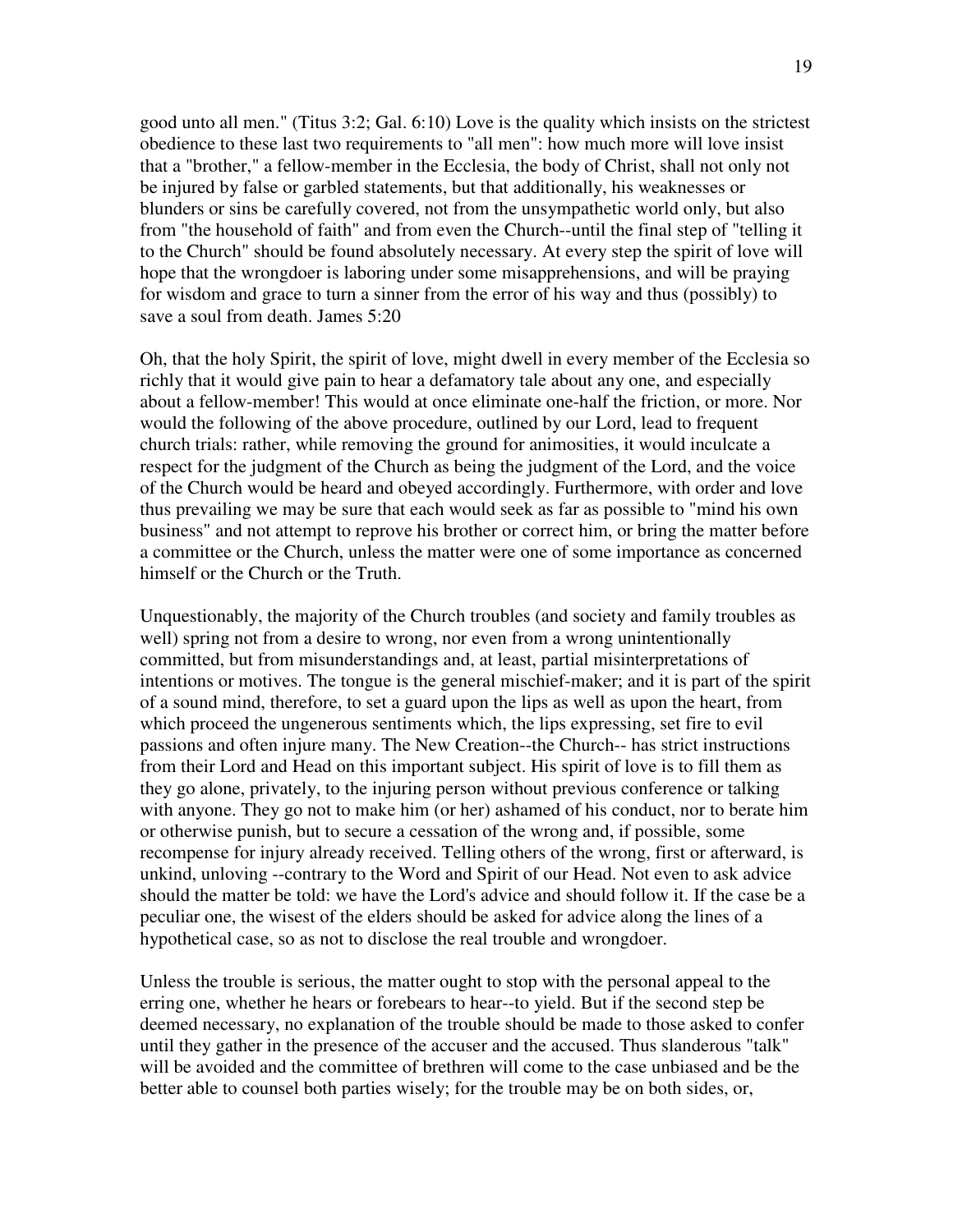possibly, wholly on the side of the accuser. At all events, the accused will be favorably impressed by such fair treatment and will be much more likely to yield to such counselors if his course seems to them also to be wrong. But whether the one deemed by the committee to be in error shall yield or not, the whole matter is still strictly private, and not a mention of it should be made to anyone until, if thought sufficiently important, it is brought before the Church, and passed upon finally. Then for the first time it is common property to the saints only, and in proportion as they are saints they will desire to say no more than necessary to anyone respecting the weaknesses or sins of anybody.\*

In carrying out the findings of the Church court, the matter rests with each individual; hence, each must discern the justice of the decision for himself. The penalty of withdrawal of fellowship is designed to be a correction in righteousness, and is of the Lord's prescribing. It is to serve as a protection to the Church, to separate those who walk disorderly, not after the spirit of love. It is not to be esteemed a perpetual separation, but merely until the reproved one shall recognize and acknowledge his wrong and to the extent of his ability make amends.

\*Additionally see Chap. ix--"If thy brother trespass against thee."

#### **12. Why is self-control an essential qualification in an** *Elder***?**

Titus 1:7,8; F251:2; R2157 c1 p1; F249:2; R2447 c2 p2; R2654 c1 p6

(Tit 1:7) For a bishop must be blameless, as the steward of God; not self-willed, not soon angry, not given to wine, no striker, not given to filthy lucre; (Tit 1:8) But a lover of hospitality, a lover of good men, sober, just, holy, temperate;

#### **F251:2**

We read, "Let the elders that rule well be accounted worthy of double honor, especially they who labor in word and doctrine." (1 Tim. 5:17,18) On the strength of these words the nominal church has built up a class of Ruling Elders; and has claimed for all elders a ruling or authoritative, if not a dictatorial, position amongst the brethren. Such a definition of "ruling" is contrary to all the presentations of the Scriptures on the subject. Timothy, occupying the position of a general overseer, or Elder, was instructed by the Apostle, saying, "Rebuke not an Elder, but exhort him as a brother," etc. "The servant of the Lord must not strive, but be gentle toward all men." Nothing here, certainly, would sanction an autocratic ruling, or dictatorial bearing--meekness, gentleness, long-suffering, brotherly-kindness, love, must be prominent qualifications of those recognized as elders. They must in every sense of the word be ensamples to the flock. If, therefore, they should be dictatorial, the example to the flock would be that all should be dictatorial; but if they should be meek, long-suffering, patient, gentle and loving, then the illustration to all would be in accordance therewith. A more literal rendering of the passage under consideration shows it to mean that honor should be given to the elders in proportion as they manifest faithfulness to the responsibilities of the service they have accepted. We might, therefore, render the passage thus: Let the prominent elders be accounted worthy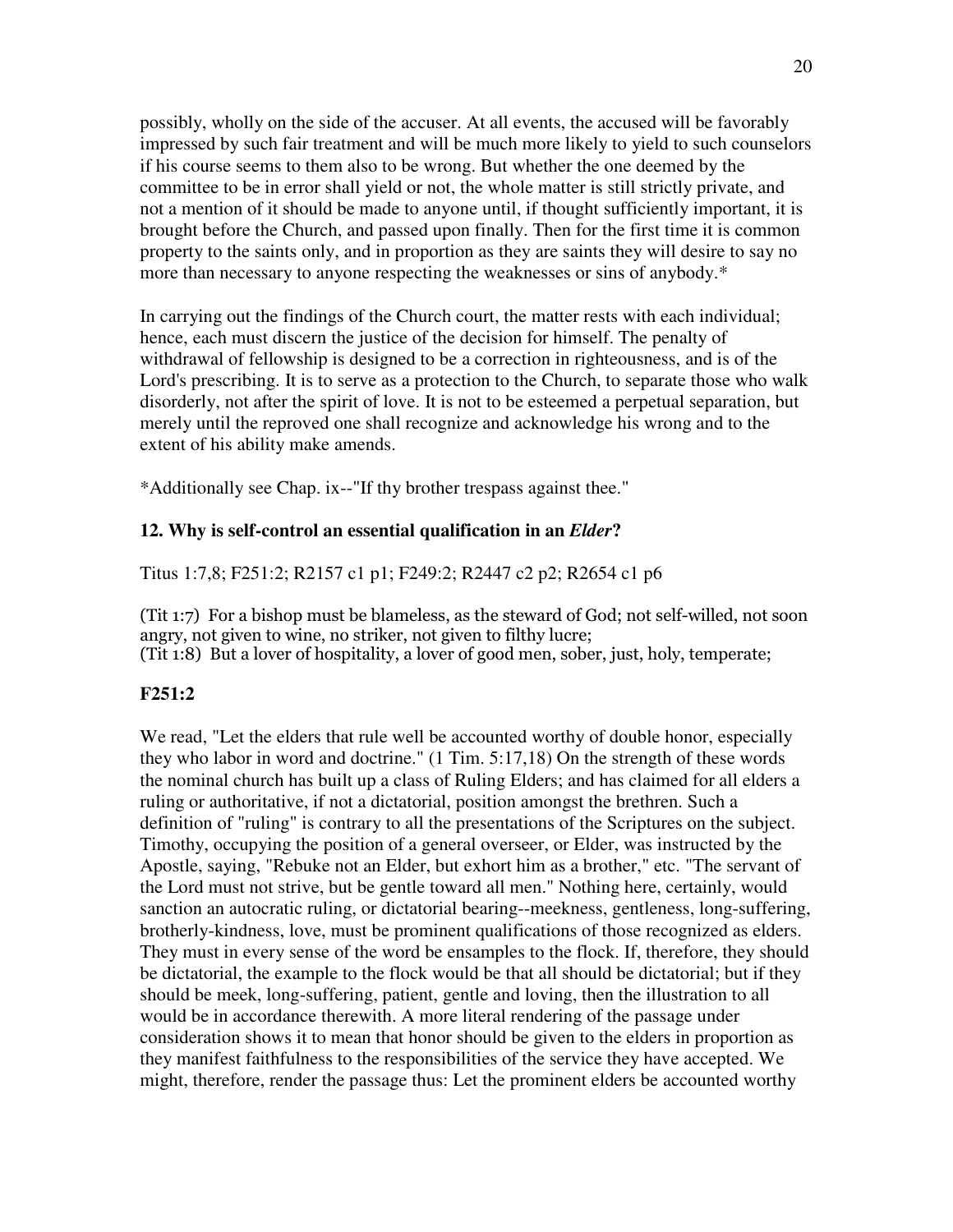of double honor, especially those bending down through hard work in preaching and teaching.

## **R2157 c1 p1**

In the choice of leaders for meetings the "tongue" qualification, as here laid down should not be overlooked. The fiery tongued should not be chosen, but the meeker, the moderate, who "bridle" their tongues and endeavor carefully to "speak as the oracles of God" only. Such tongues constrain, while others more frequently wound and repel. The Word of the Lord is quick and powerful and sharp and cuts "to the heart" without bitter and acrimonious and uncharitable human expletives to enforce it. Hence the divine instruction that we "speak the truth in love."

### **F249:2**

They should be generous men, men of pure lives, having no more than one wife; and if they have children it should be noticed to what extent the parent has exercised a wholesome influence in his own family--for it should reasonably be judged that if he has been derelict in his duty toward his children, he probably would be unwise or derelict in his counsels and his general ministries amongst the Lord's children in the Ecclesia, the Church. He is not to be double-tongued or deceptive, not to be a brawler or a contentious person. He should be one of good reputation amongst those outside the Church: not that the world will ever love or rightly appreciate the saints, but that the world should, at least, be unable to point to anything derogatory to their character as respects honesty, uprightness, morality, truthfulness. There is no limitation made respecting the number of elders in a Church or Ecclesia.

## **R2447 c2 p2**

The public servants of the Church are to some extent specially its "tongues," and what an influence they wield for good or for evil, in the blessing and upbuilding of the Lord's people, or for their injury--cursing! How necessary that all the tongue-servants of the Lord's Body be such, and such only, as are of his spirit! Their influence not only extends to those who are in the Church, but in considerable measure they are mouthpieces heard outside. And the same principle applies to every individual member of the Church, in his use of his member, his tongue. He may use it wisely or unwisely, with heavenly wisdom or with earthly wisdom. He may use it for strife, and tearing down the faith and character of the brethren, in overthrowing love and confidence, or he may use it in building up these graces of the spirit. How many have proved the truth of the Apostle's words, that the tongue has great possibilities, either for defiling the whole body, the Church, and setting on fire the course of nature, by stirring up the evil poisons and propensities of the fallen nature! How few amongst the Lord's people have conquered the tongue to the extent of bringing it into subjection to the will of God, that they may minister good, and only good, to all with whom they come in contact! Let us, dearly beloved, be fully resolved that by divine grace (promised to assist us) the present year shall witness great progress in our control of this most important member of our bodies, bringing the same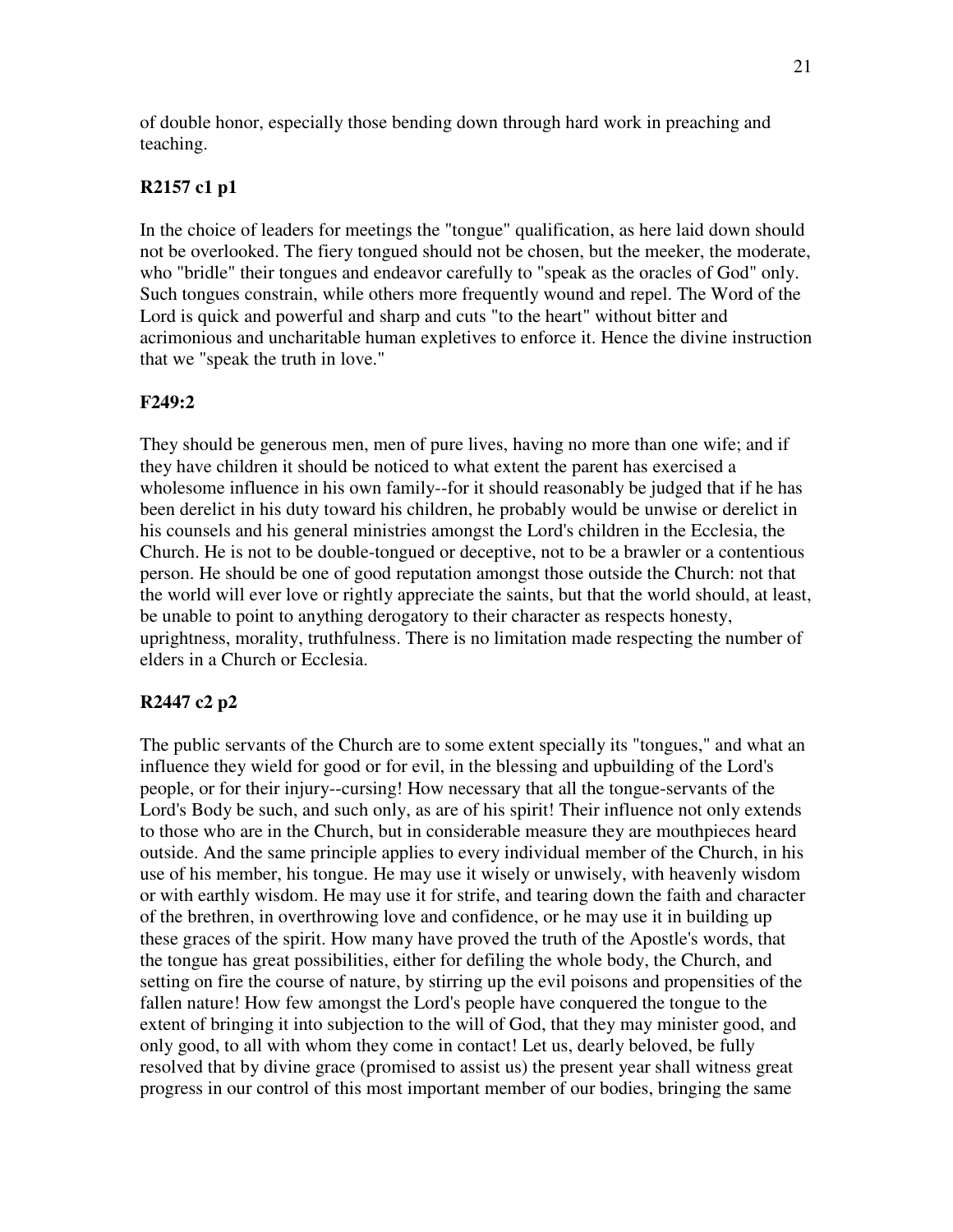into full subjection and obedience and service to the King of kings and Lord of lords--to him who hath called us out of darkness into his marvelous light.

## **R2654 c1 p6**

Where these speak, all of the body of Christ are to give attention to hear. Where these are silent, no one has authority to speak. And while an Elder should be chosen to the position of serving and feeding the flock because of special aptness to teach (to point out the instructions of our Lord and the apostles upon any subject), and while such an Elder should, therefore, in this way be specially helpful to the body of Christ in drawing the attention of all to the inspired authority of the Word, nevertheless any member of the body of Christ has the same privilege--not of exercising authority, but of calling the attention of his fellows to the Word of authority. The Apostle exhorts the Elders that so far from in any manner or degree exercising a lordly or authoritative position in the Church, they should rather be "ensamples to the flock." They should be examples in the matter of meekness, in the matter of patience, in the matter of brotherly kindness, in the matter of courtesy, so that the more any of the brethren would copy these Elders the more would the spirit of the Lord prevail in the flock, and the fruits and graces of the spirit be manifested. On the contrary, we know that if the Elder or leader of a little company of the Lord's people be self-assertive, dogmatic, imperious in manner, tone or look, the effect upon the company under his influence is to produce bickerings, rivalries, ambitions, strifes as to who is greatest, etc.

## **13. Why is it important that** *parents* **exercise self-control?**

Col. 3:21; F526:1; F527:1; F528:1,2; F530:1,2

(Col 3:21) Fathers, provoke not your children to anger, lest they be discouraged.

## **F526:1**

It is scarcely necessary to admonish the New Creation that they should not use angry or harsh words to their children; for such know that language of that kind is improper to any one under any circumstances. On the contrary, their "speech should be with grace," with love, with kindness, even when reproving. Nor is it necessary to suggest to the class we are addressing the impropriety of a hasty blow, which might do injury to the child not only physically-- perhaps permanently injuring its hearing--but also wound its affections, develop in it a fear of the parent instead of love, which should be considered the only proper groundwork on which the obedience and order of the home are built. Furthermore, the hasty blow or cutting remark would be wrong, would indicate a wrong condition of mind on the part of the parent--a condition unfavorable to a proper, just decision of the matter along the lines of the Law of Love. The parent owes it to himself as a part of his own discipline, as well as to his child, that he shall never inflict a punishment which he has not sufficiently considered, and coolly and dispassionately found to be not more, but less, than justice might properly demand. He owes it to himself also that the child shall fully understand the situation, the necessity for the preservation of order in the home, that the happiness of the home may continue to the blessing of all its inmates; that the child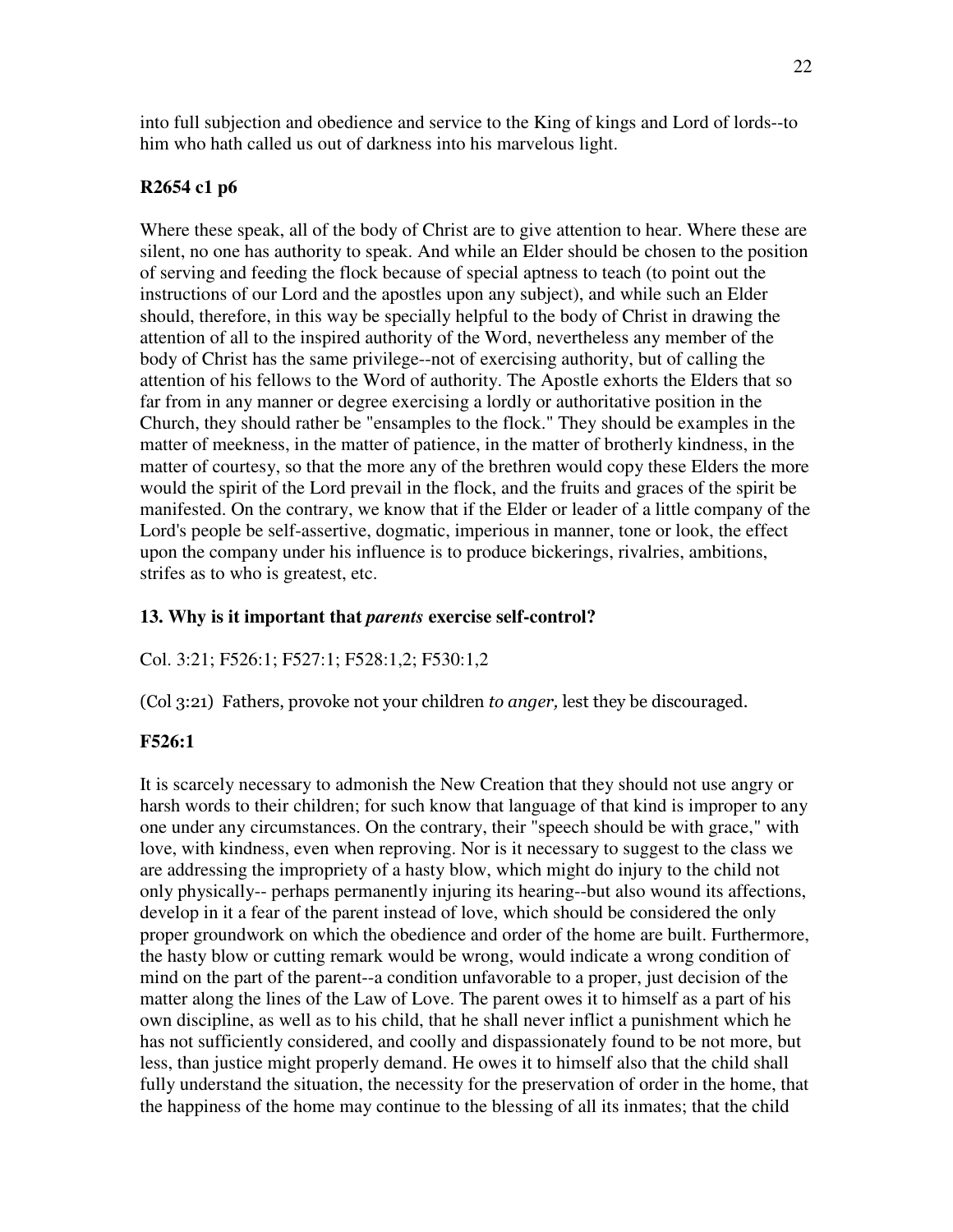understand thoroughly also that the parent has no anger toward him, no malice, no hatred, nothing but sympathy and love and the desire to do him good.

### **F527:1**

Many parents forget to look backward and to note at how early an age they themselves learned to appreciate principles of righteousness--to appreciate the parental care which neglected not to reprove, to correct, and even to chastise as seemed necessary. Let us recall, too, how keen was our sense of justice when we were children--how we mentally approved parental discipline when we understood its motive to be for the development of character, but how we resented it if we did not see a principle of justice, if we were reproved or otherwise punished for things of which we were not guilty, or if we were punished beyond a reasonable chastisement comporting with the offense. Not only is it the best and surest way of controlling a child thus to direct its mind along the lines of right and wrong, truth and falsehood, justice and injustice, but this constitutes also a training of the child in character, when it is most susceptible to parental influence. It is character-building at a time when the conscience and judgment of the child are in their formative condition, and when it properly recognizes the parent as its sole lawgiver. If this work of character-building be ignored in infancy, the work is many times more difficult in future years, besides the disadvantages that will accrue both to parent and child and neighbors and friends in the interim.

### **F528:1,2**

It is all-important, then, to notice that the training of a child does not consist solely in teaching it respecting its outward deportment in politeness, cleanliness, obedience, etc., but further, and indeed chiefly, in the establishment of right principles in the heart- proper recognition there of the mind of the Lord as being the only standard of living, both for old and young. The Golden Rule, the Law of Love, of generosity, meekness, patience, gentleness, forbearance, should be inculcated as respects the child's relationship to other members of the family, to playmates, etc. The child that is taught to be selfish, or one whose natural selfishness is not brought kindly to his attention (though not in the presence of others) and lovingly reproved and corrected, is missing a most important lesson at the most opportune moment.

The parent who neglects such an opportunity for giving instructions and corrections of the mind and judgment, as well as of outward conduct, is not only missing the most favorable opportunity in respect to his child, but is allowing weeds to grow in the heart garden where only the graces of the spirit should grow; and is thus laying up more or less of trouble for himself in dealing with that child throughout future years. Many of the heartaches and tears of well-intentioned parents over the waywardness, wilfulness, selfishness and "wild oats" of their children might have been spared them had they done their duty by those children in infancy. Furthermore, such parents lose a great blessing in their own experiences; for it is undoubtedly true that the parent who is properly training his child in unselfishness, love, obedience, reverence to God, helpfulness to his fellowcreatures, etc., etc., will be getting valuable experiences for himself--growing in grace,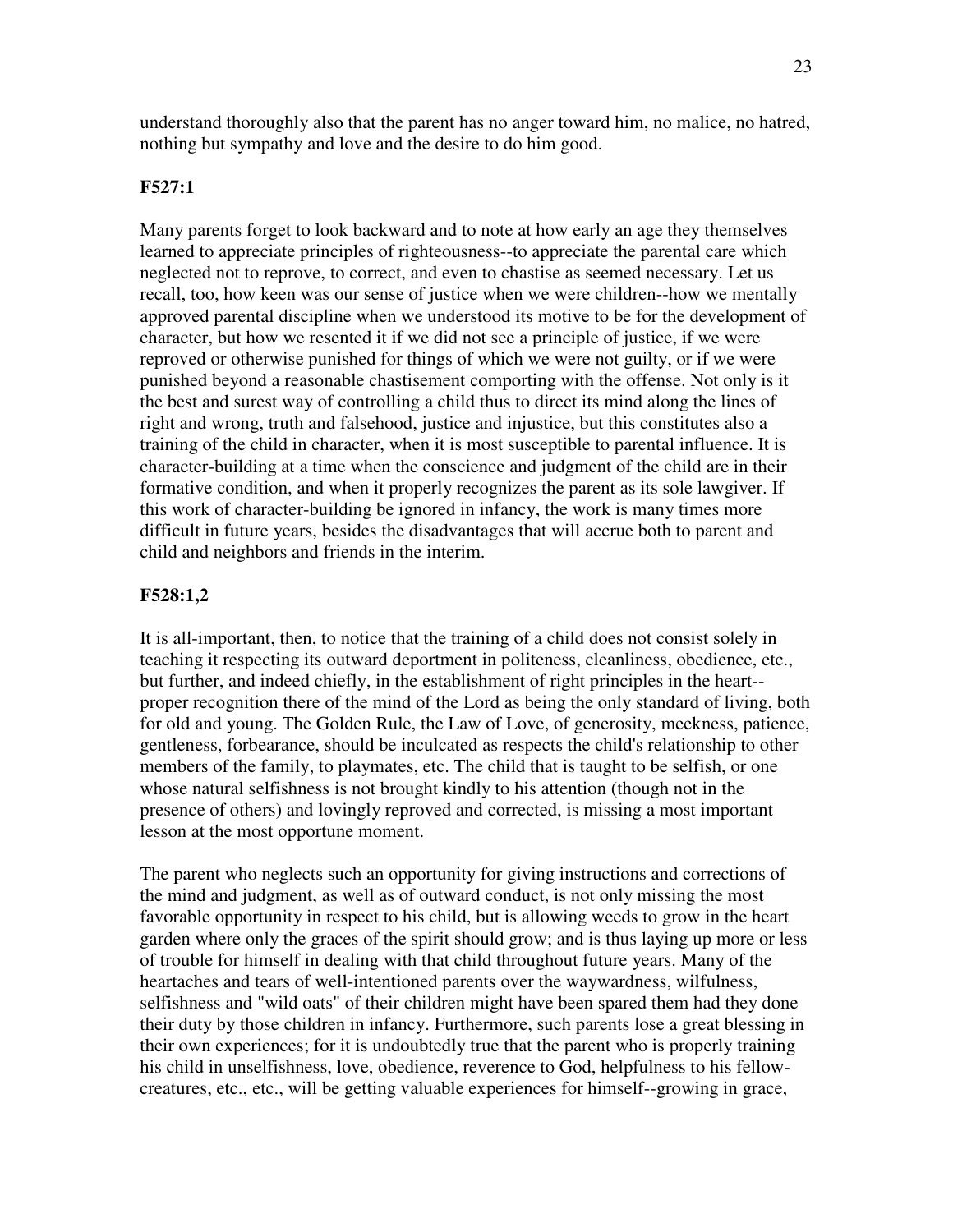growing in knowledge and growing in love, while endeavoring to teach these principles to his child. He will learn, too, that the child will expect to find him illustrating in his daily conduct and in his relationship to God and to the members of his family, and to his fellowmen, the principles he seeks to inculcate in others. This will make him the more careful of his own words, his own conduct; and such carefulness, such circumspection of all the little affairs of life, public and private, will assuredly develop in such a parent more and more of the graces of the Lord's Spirit, thus making him more and more acceptable to the Lord, and preparing and perfecting him for the Kingdom.

#### **F530:1,2**

Contrast such a home, with its sweet odor of love, kindness, patience, gentleness, with the home in which the Lord's Spirit is not manifested--the home in which selfishness is the law, in which the child notes the quarrels between the parents, and how each seeks his own at the expense of the other, in which the child hears little but chiding, complaining, faultfinding, angry words, harsh sounds, etc. These become contagious amongst the children, and they in turn quarrel over their little affairs, speak angrily to each other, and keep the household in perpetual turmoil. The continued practice of selfishness in the home develops this organ in the mind and in the conduct of the child.

If in an angry voice the parent calls it "a little rascal," and the feelings of the child, at first hurt by such reflections against its character, become toughened, it gradually learns to glory in being a little rascal. When first it hears the angry and impatient mother exclaim, "I'll thrash you within an inch of your life!" or "I'll break your back!" no doubt there is a measure of terror conveyed by the words to the heart of the child, but it is not long in learning that these are idle threats, from which it has comparatively little to fear; and gradually as it learns that the civil laws of the land would not permit the parent to do it serious violence, the childish mind concludes that the parent had the will to do it evil, but simply lacked the liberty. From such a little mind much of the original instinct of love is driven out. It finds its parent equally untruthful in respect to promises-- that the promises are frequently given without the slightest intention of their fulfilment. Thus the child is taught to lie, to threaten, to promise, to deceive others in respect to its real intentions. Is there any wonder that such a child grows up a hard character? The wonder, rather, is that between the bad training, the indifferent training and no training at all the civilized world is not a great deal worse than it is.

#### **14. How can** *suggestion* **be applied in teaching children self-control?**

#### **F551:1 to 554**

The same method should be adopted in the guidance of the child's dietary in sickness or health. Never should the child have aches or pains suggested, for the mind will almost certainly fasten upon these and tend to aggravate any weakness or pain, nor should aches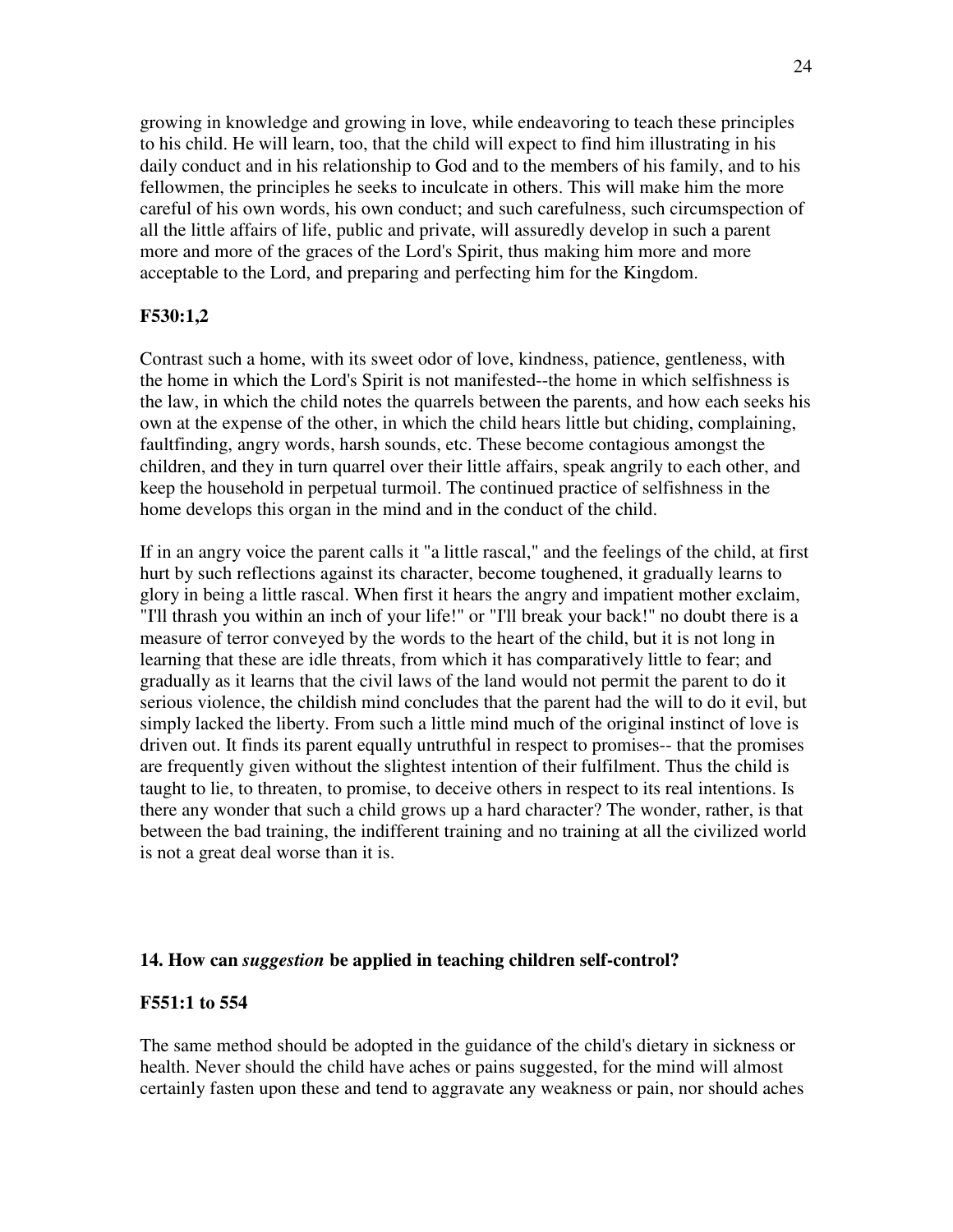and ailments be made the topic of conversation--especially not at table, where every thought and influence should be cheerful, healthful. The good suggestion should be given early and be oft repeated: "Is my little boy feeling happy this morning? Does he love papa and mamma and sister and brother and doggie? Yes, that's right--I thought so! Is he hungry for some nice breakfast?--some nice porridge with sugar and milk and cracker and bread and butter and jam? Now we must remember not to eat any cucumbers today--nor unripe apples; these give my little boy the stomachache. Instead we will have something else for him specially good for him. Won't that be nice? There will be corn on the table today, but that would not be good for my little man, and so when the dish passes he will say, 'No, thank you!'He wants to be well and strong as God wants him to be and as papa and mamma desire to see him. That will be a good lesson in self-denial, too, and papa and mamma will take pleasure in seeing their little boy (or girl) learning this great lesson, so necessary to true manhood and womanhood. God wants all Christians to practice self-denial in respect to sins and in respect to everything which would hinder his cause in any degree. And even worldly people all recognize that the person who is a slave to his appetites is pitiably weak and unmanly or unwomanly. Now papa and mamma will be watching to see how strong is the will power of their little boy and we feel sure he will succeed bravely." How highly God appreciates self-control is shown by the Scripture statement, "Better is he that ruleth his own spirit [will] than he that taketh a city." Prov. 16:32

On moral questions lessons by suggestion are equally potent for good or evil. Let us do evil, is a powerful incentive to evil deeds. Let us do good, is a powerful incentive to welldoing. Hence the right and the wrong, the true and the false, the noble and the ignoble, should be frequently appealed to every day, in everything--the true, noble and right being shown in their true grandeur, as approved not only by our Lord and Creator, but also by the noblest and best of men and women, whom alone we should emulate. The child-mind, thus taught early and persistently to admire the noble and the true, has a bulwark reared in his mind against mean and dishonorable conduct in general. If never sanctified by the Truth, if never begotten of the Spirit, he has deeply laid the character needful to noble manhood or womanhood, and if sanctified and begotten of the Spirit, he or she will have the larger opportunities for successful service, both in the present and the future life.

In the event of the child's disobedience and hence its need for reproof or correction, it should be admonished from the standpoint of sympathy and confidence in its good intentions. "I know that my little girl whom I love so much and endeavor continually to make happy, and to train as the Lord would approve, did not willingly disobey me. I am sure this disobedience was rather the result of following the example of others and not sufficiently exerting her will to do as mamma told her to do. I believe that this time I shall forgive you and not punish you at all, except that tonight I will give you no good night kiss--just to impress the matter upon your mind, my dear. Now you'll try still harder next time to exercise self-control and do as I direct--won't you, dear? I am sure you will!" Next time take the matter still more seriously, but never question the child's proper desires or intentions. "I am so sorry that my little daughter failed again. I do not doubt your good intentions, dear, but I am sorry to see that you do not exercise your will power in the matter as I am sure you could do, and as I earnestly hope you will do in the future.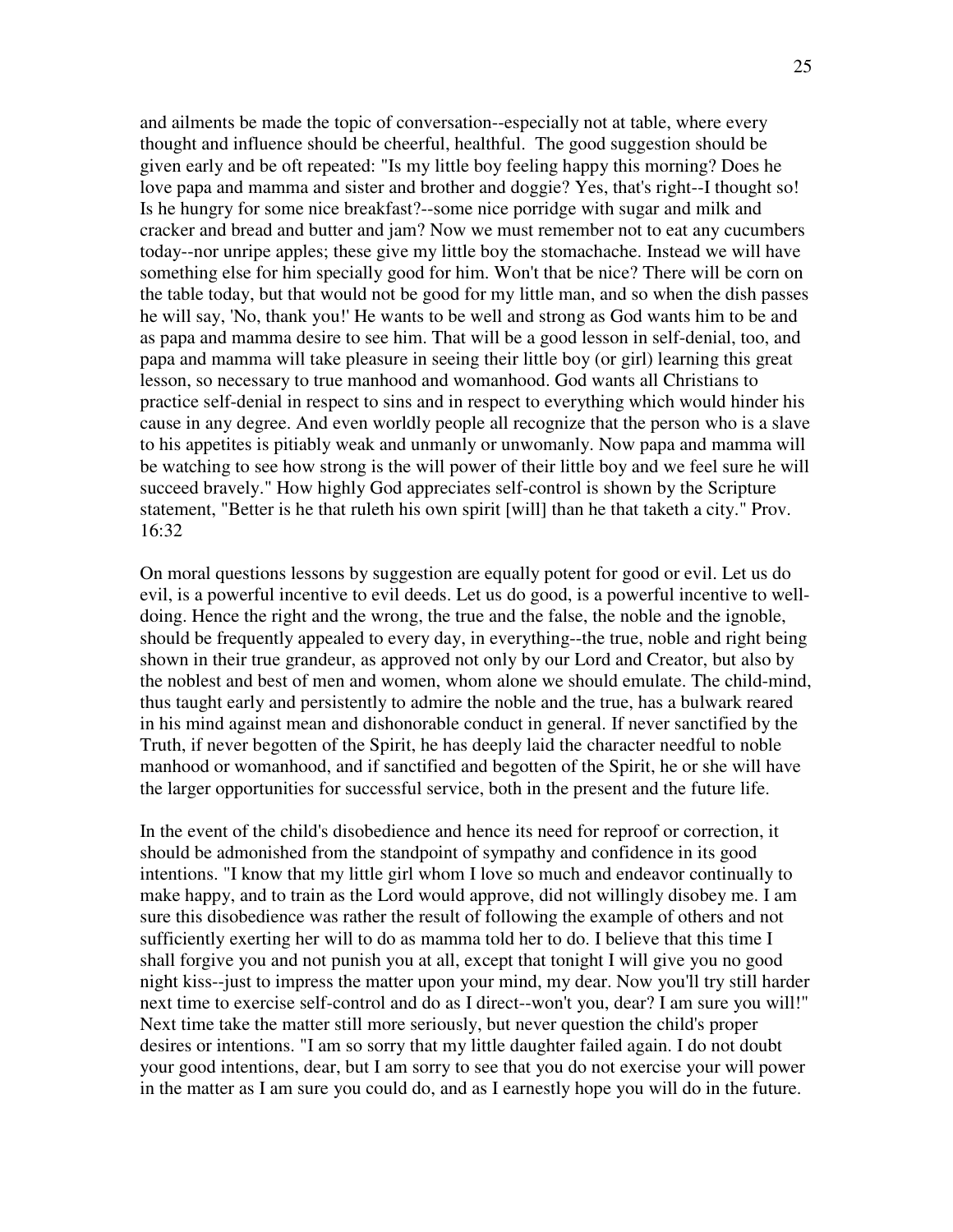It is necessary, my child, that I do my duty toward you and punish you, though it would be far more to my pleasure to commend you. I trust I may soon be enabled to rejoice with you in your victory over this besetment. The matter affects far more than is directly involved in the disobedience; it affects your entire future, for if you do not now learn to say 'No'to temptation you will fail also in the more important and weighty questions of life as they present themselves in the future. But I am confident that my love and confidence and instructions will yet bear fruit. And remember, my child, that our very defeats, as in this case of yours, may become helps to us, if we but set our wills the more firmly for the right. We learn to be specially on guard at points where we find by experience that we are weak. Let us bow before the Lord and ask his blessing, that this failure may be a profitable lesson, and ask his assistance in laying it to heart, that your conduct may be more pleasing to him when next you are assailed by temptation."

All suggestions should take into consideration the Lord-- "The fear [reverence] of the Lord is the beginning of wisdom." Scripture text cards in every room in the house should continually remind parents and children and visiting friends that the Lord's will is the only standard recognized, that the Lord is cognizant of all our doings and affairs, and that God is "for us," his newly begotten ones, and for all who are seeking righteousness in humility.

#### **15. How can we cultivate self-control?**

#### R3273 c1 p2,3; R2355 c2 p3

- (a) By prayer  $F149:1,2$
- (b) By study of the Word R3090 c1 p1,6,7
- (c) By being filled more and more with the holy Spirit R3070 c2 p1,2; E252:2; E260:2,3
- (d) By fasting  $R2260 c2 p3$

#### **R3273 c1 p2,3**

As we look at the world of which we once were a part, "Children of wrath even as others," we see that all of its strife is for some purpose. The politician strives for emoluments and sometimes for honor; the merchant strives for affluence and wealth; the struggles in the social arena are for place and influence. These are their prizes, and in their efforts to attain their ideals many are the sacrifices that are endured, many are the risks that are run, many are the night vigils and careful plans and schemes and plottings. Nevertheless, few of those who strive ever attain to their hearts'desires. The prize eludes their grasp; and the more fortunate ones who do grasp the prizes find that there is much bitterness connected with the success, much disappointment as to the real pleasure accompanying them. The Apostle compares these earthly ambitions of the world with the higher ambitions of the soldiers of the Lord's army. He points out that those who strive in earthly matters, either as race runners or as prize fighters in any department of the strife of earth, put themselves to certain tests of patience, endurance and self-denial in their endeavors to attain their ambitions; and he indicates that much more the soldiers of the cross should highly esteem the great prize for which we are called to fight the good fight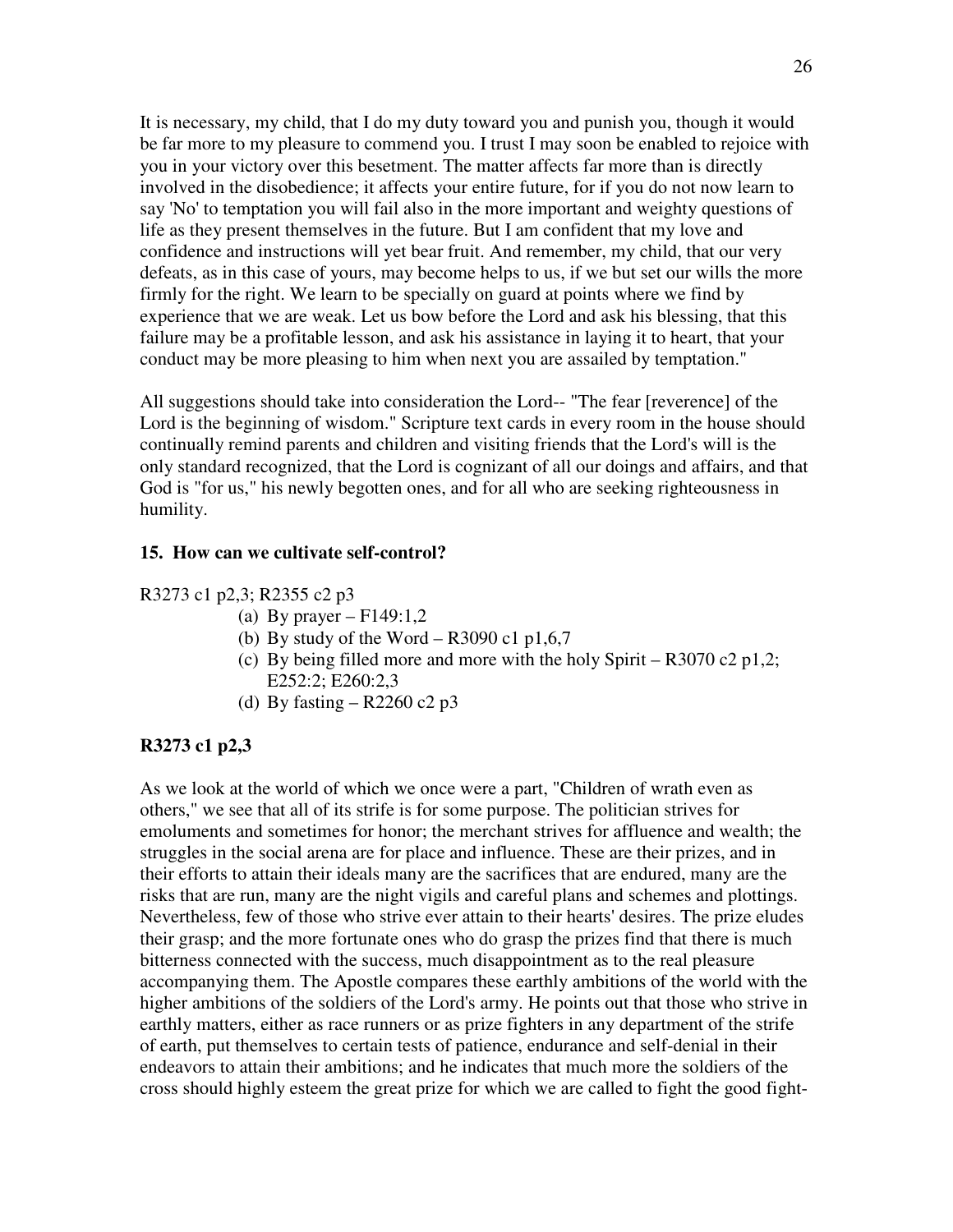-the prize of life eternal. The Apostle says, "Every man that striveth is temperate in all things: now they do it to attain a corruptible crown [reward], but we an incorruptible."

These who strive for earthly prizes do so in the face of much uncertainty. Every politician admits the strong probability of his defeat; every one who seeks wealth will acknowledge a strong probability that he will fail in his fight for it; but not so with the soldiers of the cross. The prize is not only superlatively great and grand and incorruptible, but it is a certainty, as the Apostle adds, "I therefore so run, not as uncertainly; so fight I, not as one that beateth the air." We know that faithfulness as followers of our Captain will bring results not only blessed to ourselves, but results which will be under the Lord's providences a blessing to all the families of the earth. It is in view of this certainty on our part as to the results and the grandeur thereof that the Apostle intimates that we, as soldiers of the cross, should be willing to endure much greater hardness and self-denial and buffeting for the sake of the cause we represent than would those who strive for the earthly crowns and prizes. And if they practice self-denial and disciplines late and early, in season and out of season, when convenient and when inconvenient, whether of food and drink if preparing for some physical contest, or of comforts and conveniences and pleasures if for political or business contests, much more should we not be slothful in our business, fervent in spirit, serving the Lord, fighting the good fight of faith, laying hold on eternal life as a sure thing, not an uncertainty. The Apostle applies this thought too, saying, "I keep my body under [its ambitions, appetites, desires], and bring it into subjection [to the new mind]: lest by any means when I have preached to others I myself should be a castaway [rejected from being a member of the little flock]."-- `1 Cor. 9:25- 28`.

#### **R2355 c2 p3**

There is need for this temperance, moderation, self-control, and its accompanying spirit of kindness and gentleness everywhere; in the shop, in the store, in the schoolroom, in traveling, in visiting, at home with the various members of the family,--and above all, in the Church, the household of faith, the family of God. It will help us in cultivating this Christian temperance in all things to remember that we are the representatives of God and of our Lord Jesus Christ in the world. We are his ambassadors, and as such our lives of temperance and godliness, or of intemperance and ungodliness, are living epistles, known and read of all men with whom we come in contact. It is a part of our bounden duty, day by day, to see to it that not only the thoughts of our hearts, but also the words of our lips and all the acts of life are acceptable in the Lord's sight, and showing forth the praises of him who called us out of darkness into his marvelous light.

#### **(a) By prayer – F149:1,2**

What is the remedy for this condition of things? We answer that they should be distinctly informed that the New Creation will not be composed of those who merely covenant selfdenials and self-sacrifices in earthly things and to walk not after the flesh but after the Spirit; but of those who, because of faithfulness in the willing endeavor to keep this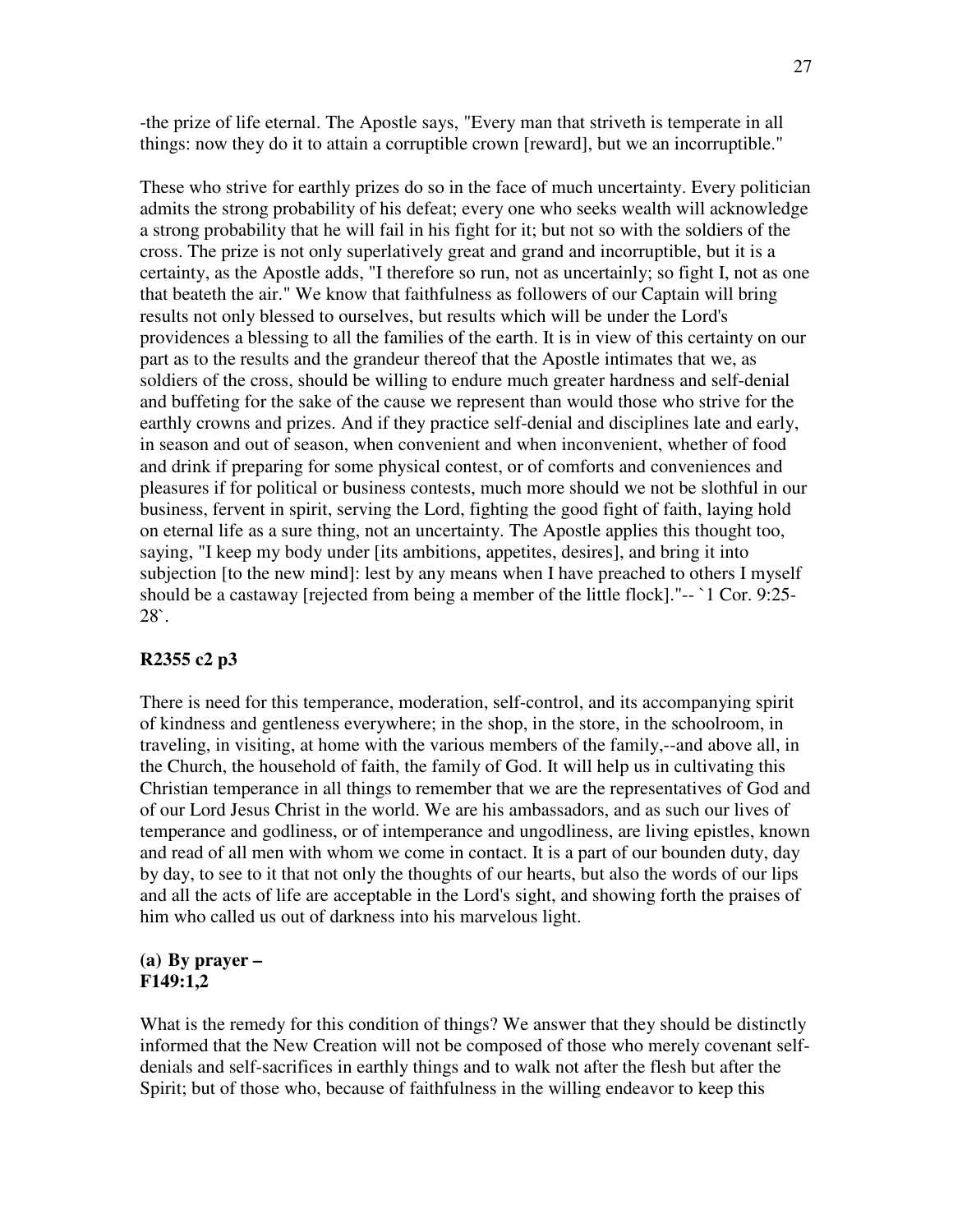covenant, will be counted overcomers by him who readeth the heart. They should be instructed that the proper method of procedure for all the consecrated is that, being made free by the Son, they should be so anxious to attain all blessings incident to divine favor, that they would voluntarily become bond-servants--putting themselves under certain restrictions, limitations, bondage, as respects their words, their conduct, their thoughts- earnestly desiring of the Lord in prayer the aid he has promised them, expressed in his words to the Apostle, "My grace is sufficient for thee; my strength is made perfect in weakness." Each time they find that they have transgressed they should not only make amends to those injured, but also make confession to the Lord, and by faith obtain his forgiveness--they should promise greater diligence for the future, and should increase the limitations of their own liberties along the lines of weakness ascertained by their latest failure.

Thus watching and praying, and setting guards upon the actions and words of life, and bringing "every thought into captivity" to the will of God in Christ (2 Cor. 10:5), it will surely not be long until they can assure themselves and the brethren also respecting the sincerity of their hearts, and walk in life so circumspectly that all may be able to discern, not only that they have been with Jesus, but also that they have learned of him, and have sought and used his assistance in gaining victories over their weaknesses. The cases of such brethren or sisters would come under the head of what the Apostle terms "walking disorderly"--not after the example of the Lord and the apostles. In another chapter we will see the Lord's direction respecting the manner in which those weak in the flesh and who bring dishonor and discredit upon the Lord's cause should be treated by the brethren.

### **(b) By study of the Word – R3090 c1 p1,6,7**

To such a virtuous character we are counseled to add knowledge--the knowledge of God's character, that we may the more thoroughly imitate it, and of his truth, that we may more fully conform to its teachings: and to knowledge, temperance--moderation, self-restraint, in all things. "Let your moderation be known unto all men." We are not to be hasty and hot-tempered, or rash and thoughtless. But we should strive to be evenly balanced, thoughtful and considerate: our whole manner should be characterized by that carefulness which would indicate that we are ever mindful of the Lord's pleasure, of our responsibility to him as his representatives, and of our influence upon our fellow-men, to see that it always is for good, never for evil.

Peter indeed describes a most amiable character, but who can consider it without feeling that to attain it will be a life-work. It cannot be accomplished in a day, nor a year, but the whole life must be devoted to it; and day by day, if we are faithful, we should realize a measure of growth in grace and of development of Christian character. It is not proper that we know the truth, and are contented to hold it in unrighteousness. We must see to it that the truth is having its legitimate and designed effect upon the character. And if the truth is thus received into good and honest hearts, we have the assurance of the Apostle that we shall never fall, and that in due time we shall be received into the Kingdom of our Lord and Savior, Jesus Christ.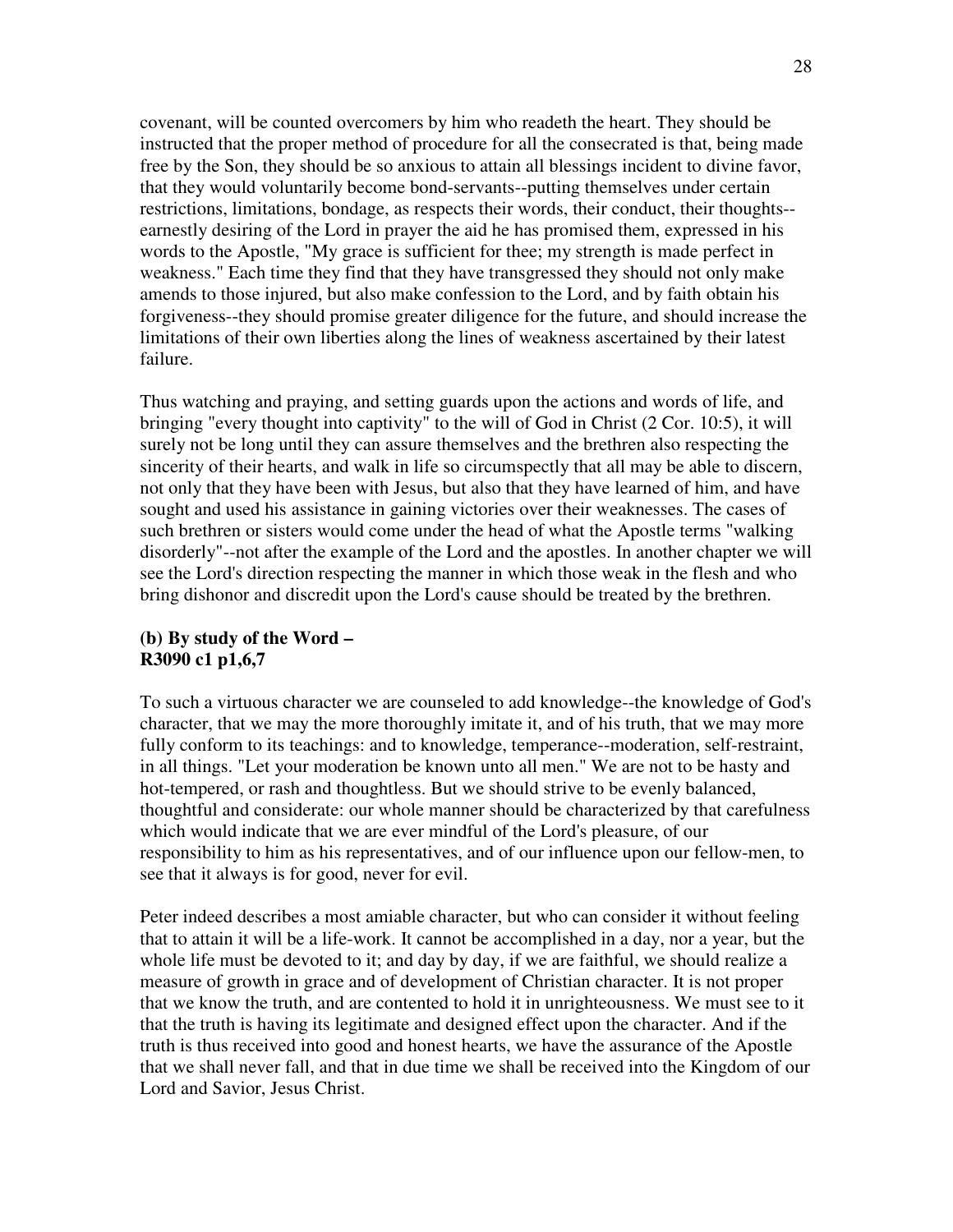Hence we see the necessity of ever keeping the instructions and precepts of the Lord fresh in our minds, and of drinking deep into its inspiring spirit, although we are already established in the faith. To be established in the faith is one thing, but to be established in Christian character and in all the graces of the spirit is quite another.

#### **(c) By being filled more and more with the holy Spirit – R3070 c2 p1,2**

Having so entered, the Apostle now urges that we be filled with the Spirit of Christ, that we may not be led by the desires of the flesh away from God and from the course which he has marked out. Then the body, the human nature, must be kept under the control of the new mind, the spirit of Christ in us. Its ambitions and hopes and desires must be kept down; and the only way to do this is to keep filled with the spirit. "Walk in the spirit, and ye shall not fulfil the desires of the flesh."--`Gal. 5:16`.

If we are filled with the spirit--with the same mind that was in Jesus Christ--we will act from the same motives: it will be our meat and drink to do the Father's will. We will engage in his work because we love to do it, even aside from the inspiring prize at the end of our course. Christ was so full of sympathy with humanity, and so thoroughly of one mind with the Father, that he could not do otherwise than to devote his life to the good of others. Yet in all his labors he strictly observed the divine plan. Though, like the Father, he loved the whole world, he did not go beyond Israel to bless the Gentiles with his ministry, because the appointed time for that work had not yet come.

#### **E252:2**

The question arises, How or wherein does the impartation of the holy Spirit to the Christian serve to repair his judgment, and become to him the Spirit of a sound mind? We answer that the divine mind is perfect, "sound," and consequently to whatever extent Christians are able to set aside their own minds or judgments, on any or all matters, and to accept instead the divine mind, will, judgment, for the control of their lives, to that extent they will have the spirit or disposition of a sound mind--God's mind. We do not mean by this that the brains of Christians undergo a change or a reversal of the order of nature in their operation, but that under the guidance of the holy Spirit, the Spirit of the Truth, such learn gradually to rectify the errors of their own judgments in respect to all the various questions which come before them, to harmonize with the teaching of the holy Spirit through the Word of God. To illustrate: suppose we had a clock, a poor timekeeper, and without means for regulation; suppose also that we had access frequently to a chronometer of absolute correctness, which showed us that our clock lost thirty minutes every twenty-four hours, we would learn how to correct it, by resetting every twenty-four hours. Moreover, we would learn also how to estimate its error at any point in the day. So with our judgments, and the various matters and affairs of life: when we measure them with the perfect standard, we find that we are either too fast or too slow, too weak or too strong, in our mental and physical emotions. And while we are quite unable to alter our methods of thought and action so as to have them perfect and in full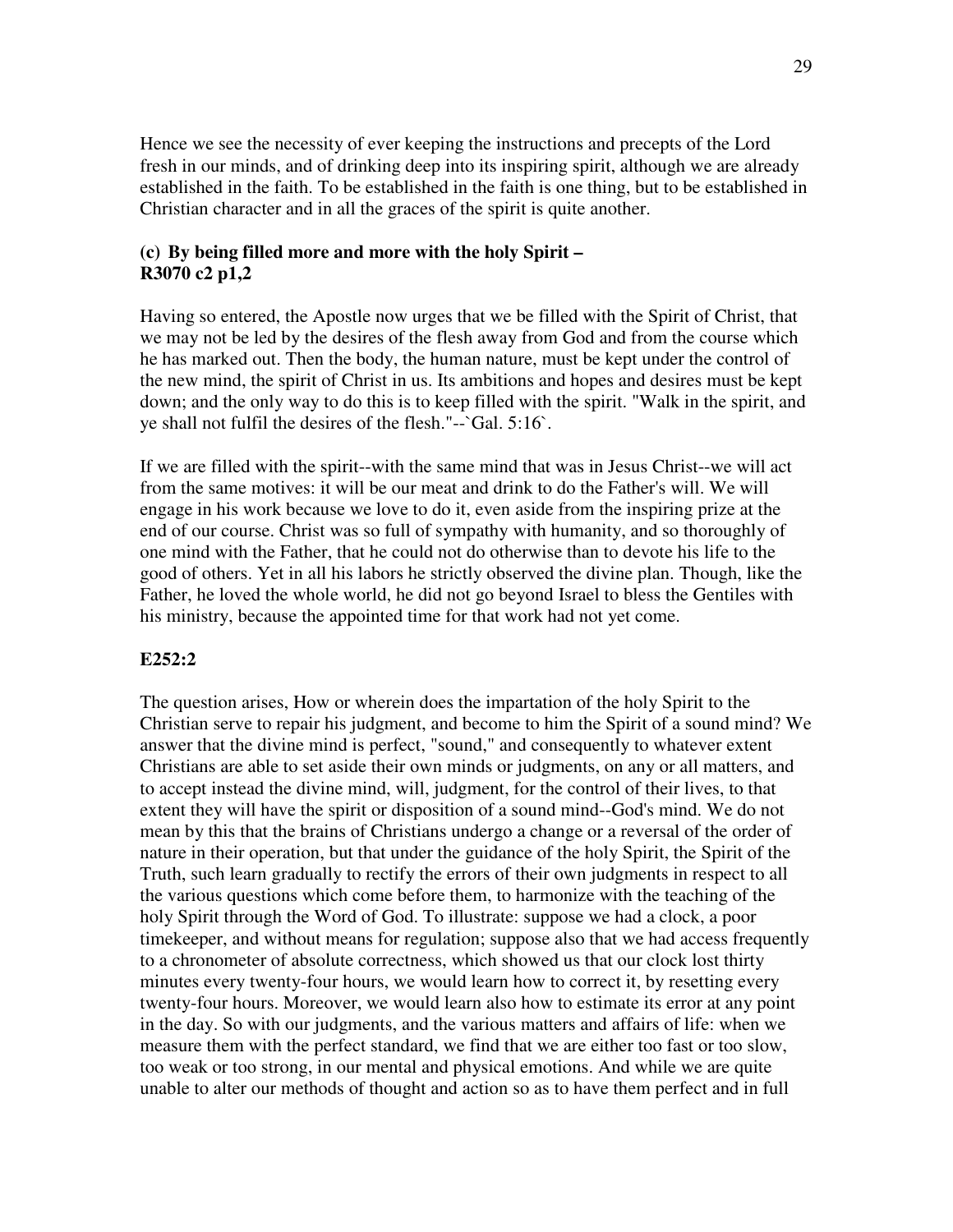accord with those of our Lord Jesus, our standard, nevertheless we are enabled to regulate our thoughts, our judgments, according to the standard which is before our minds, in a way and to a degree which those who have not this perfect standard, or who are not seeking to be regulated by it, will neither appreciate nor be able to copy.

## **E260:2,3**

In proportion as he develops in this holy Spirit of his adoption, a "new creature in Christ Jesus," he becomes, through its operation, gradually more patient, more sympathetic, more generous, more loving--more Godlike. And these benevolences of character will affect not only the outward acts of his life, but also his words and his thoughts. In proportion as his holy Spirit discountenances a dishonorable or dishonest action, in the same proportion it discountenances a dishonorable or a dishonest word, in respect to friend or neighbor or enemy; and similarly it discountenances the slightest injustice or unkindness of thought to any of these.

The Spirit of a sound mind will therefore gradually but surely make the husband a better husband, the father a better father, the son a better son, the wife a better wife, the mother a better mother, the daughter a better daughter. It will do this, because the basis of thought and word and conduct has changed from selfishness to love. The one possessed of this Spirit of a sound mind, the holy Spirit, the Spirit of love, will, in proportion as he comes into possession of it, be less touchy in respect to his own rights, privileges, preferments, and more considerate for the rights and feelings and preferences of others. The will of the Lord must, of course, stand first, but next to pleasing the Lord he will take pleasure in pleasing others with whom he may come in contact, especially those of his own family: and in harmony with this desire to serve and to please the Lord first, and then the Lord's family, and all men as he may have opportunity, his thoughts will operate, his words be guided and regulated, and his conduct shape itself.

## **(d) By fasting – R2260 c2 p3**

Fasting is proper enough when intelligently done and from a right motive, but it is certainly worse than useless when done as a formality or ceremony, or to be seen of men, that they might think us holy. Fasting is specially commendable to the Lord's people at times when they find themselves lacking in spirituality and exposed to severe temptations from the world, the flesh and the devil; for by impoverishing the physical force and vitality, it may assist the full blooded and impulsive to self control, in every direction. We believe that a majority of Christians would be helped by occasional fasting,--a very plain diet for a season, if not total abstinence. But fastings, to be seen and known of men or to be conjured up by our own minds as marks of piety on our part, would be injurious indeed, and lead to spiritual pride and hypocrisy which would far outweigh their advantages to us in the way of self-restraints.

## **16. What other most important grace will naturally be developed by attaining a large measure of self-control?**